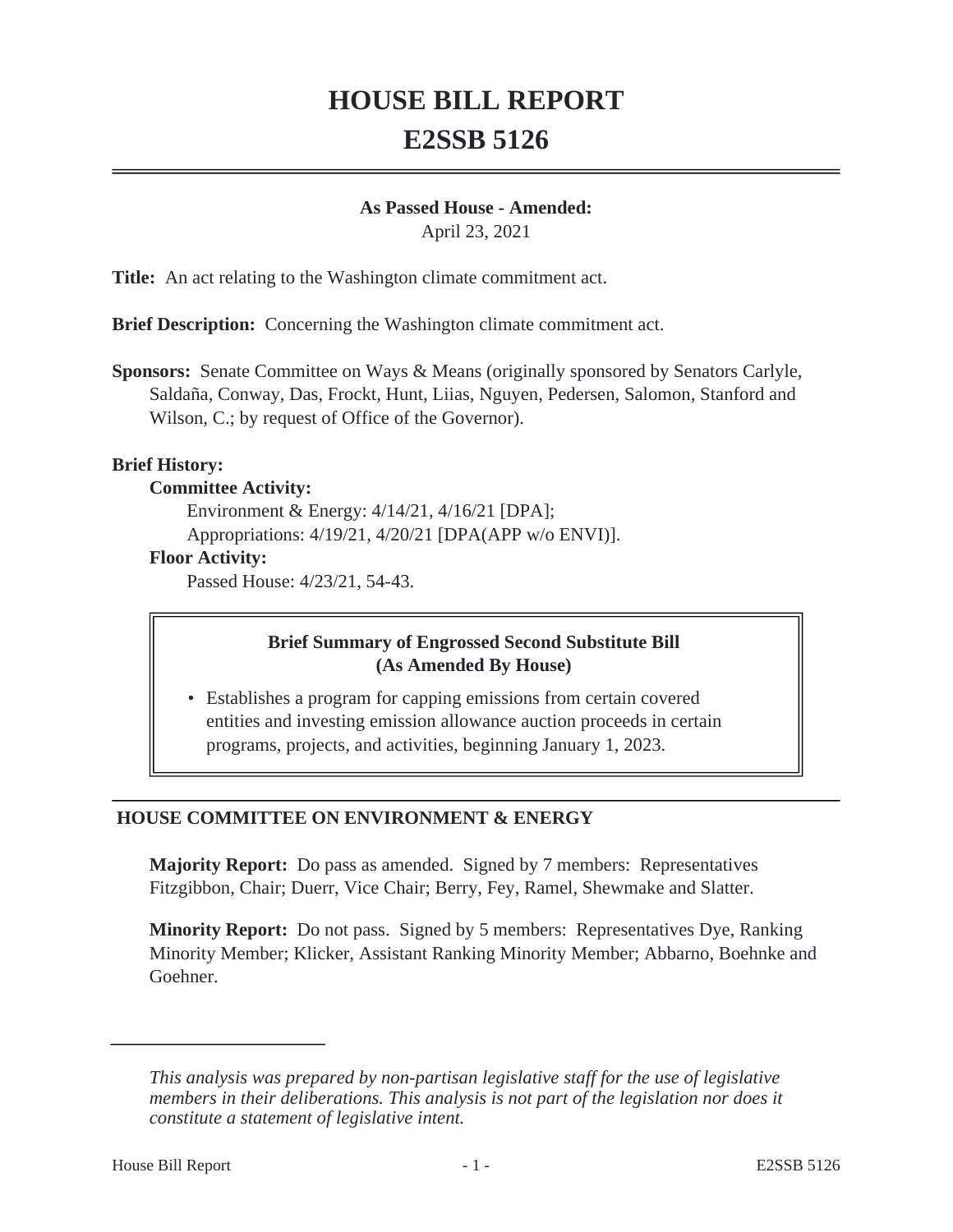**Minority Report:** Without recommendation. Signed by 1 member: Representative Harris-Talley.

**Staff:** Nikkole Hughes (786-7156).

# **HOUSE COMMITTEE ON APPROPRIATIONS**

**Majority Report:** Do pass as amended by Committee on Appropriations and without amendment by Committee on Environment & Energy. Signed by 19 members: Representatives Ormsby, Chair; Bergquist, Vice Chair; Gregerson, Vice Chair; Macri, Vice Chair; Chopp, Cody, Dolan, Fitzgibbon, Frame, Hansen, Johnson, J., Lekanoff, Pollet, Ryu, Senn, Springer, Stonier, Sullivan and Tharinger.

**Minority Report:** Do not pass. Signed by 14 members: Representatives Stokesbary, Ranking Minority Member; Chambers, Assistant Ranking Minority Member; Corry, Assistant Ranking Minority Member; MacEwen, Assistant Ranking Minority Member; Boehnke, Caldier, Chandler, Dye, Harris, Hoff, Jacobsen, Rude, Schmick and Steele.

**Staff:** Dan Jones (786-7118).

# **Background:**

# Greenhouse Gas Emissions Reporting.

The United States Environmental Protection Agency (EPA) and the Department of Ecology (Ecology) identify carbon dioxide, methane, nitrous oxide, hydrofluorocarbons, perfluorocarbons, and sulfur hexafluoride as greenhouse gases (GHGs) because of their capacity to trap heat in the Earth's atmosphere. According to the EPA, the global warming potential (GWP) of each GHG is a function of how much of the gas is concentrated in the atmosphere, how long the gas stays in the atmosphere, and how strongly the particular gas affects global atmospheric temperatures. Under state law, the GWP of a gas is measured in terms of the equivalence to the emission of an identical volume of carbon dioxide over a 100-year timeframe (carbon dioxide equivalent or CO2e).

Under the federal Clean Air Act, GHGs are regulated as an air pollutant and are subject to several air regulations administered by the EPA. These federal Clean Air Act regulations include a requirement that facilities and fuel suppliers whose associated annual emissions exceed 25,000 metric tons of CO2e report their emissions to the EPA. At the state level, GHG reporting is regulated by Ecology under the state Clean Air Act. This state law requires facilities, sources, and sites whose emissions exceed 10,000 metric tons of CO2e each year to report their annual emissions to Ecology. Distributors of gasoline, diesel, and aircraft fuel whose GHG emissions exceed 10,000 metric tons and who pay fuel taxes to the Department of Licensing (DOL) must use the fuel sale information submitted for the DOL fuel tax purposes to report to the state the GHG emissions associated with the fuel.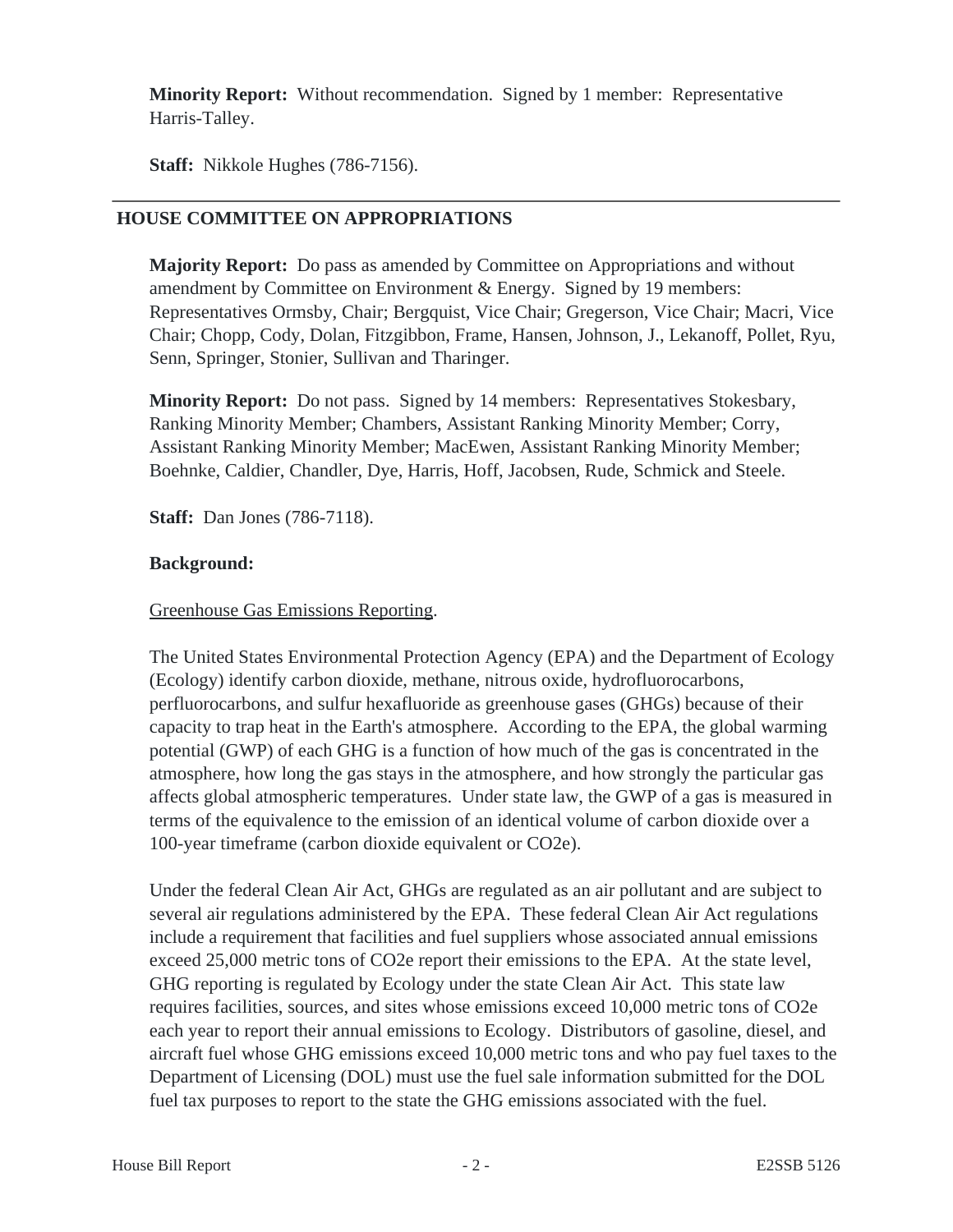Ecology and the Department of Commerce must report to the Governor and Legislature by December 31 of even-numbered years regarding total GHG emissions and GHG emissions by source sector in Washington. According to the most recent Ecology data, as of 2017 the total annual GHG emissions in Washington were estimated at 97.5 million metric tons (MMT) of CO2e. Of these emissions, a total of 43.26 MMT CO2e were attributable to transportation sources, of which on-road gasoline accounted for 21.53 MMT CO2e and onroad diesel accounted for 8.36 MMT CO2e.

#### Statewide Emissions Limits.

In 2008 Washington enacted legislation that sets a series of limits on the emission of GHGs within the state. Ecology is responsible for monitoring and tracking the state's progress toward the emission limits. In 2020 additional legislation was enacted to update the state limits to the following:

- By 2020, reduce overall emissions of GHGs in the state to 1990 levels, or 90.5 MMT.
- By 2030, reduce overall emissions of GHGs in the state to 45 percent below 1990 levels, or 50 MMT.
- By 2040, reduce overall emissions of GHGs in the state to 70 percent below 1990 levels, or 27 MMT.
- By 2050, reduce overall emissions of GHGs in the state to 95 percent below 1990 levels, or 5 MMT, and achieve net-zero GHG emissions.

# Clean Energy Transformation Act.

Under the Clean Energy Transformation Act, electric utilities in Washington must:

- eliminate coal-fired resources from their allocation of electricity by December 31, 2025;
- ensure that all retail sales of electricity to Washington customers are GHG neutral by January 1, 2030; and
- supply 100 percent of all retail sales to Washington customers with nonemitting and renewable resources by January 1, 2045.

# Environmental Justice.

A proviso in the 2019-2021 Biennial Operating Budget directed the Governor's Interagency Council on Health Disparities to convene and staff an Environmental Justice Task Force (Task Force). The Task Force was directed to recommend strategies for incorporating environmental justice principles into future state agency actions across Washington. The Task Force published a report with its recommendations in the fall of 2020.

In 2018 a collaborative group began making available to the public an interactive mapping tool that compares communities across Washington for environmental health disparities, known as the Washington Environmental Health Disparities Map (Map). The Map was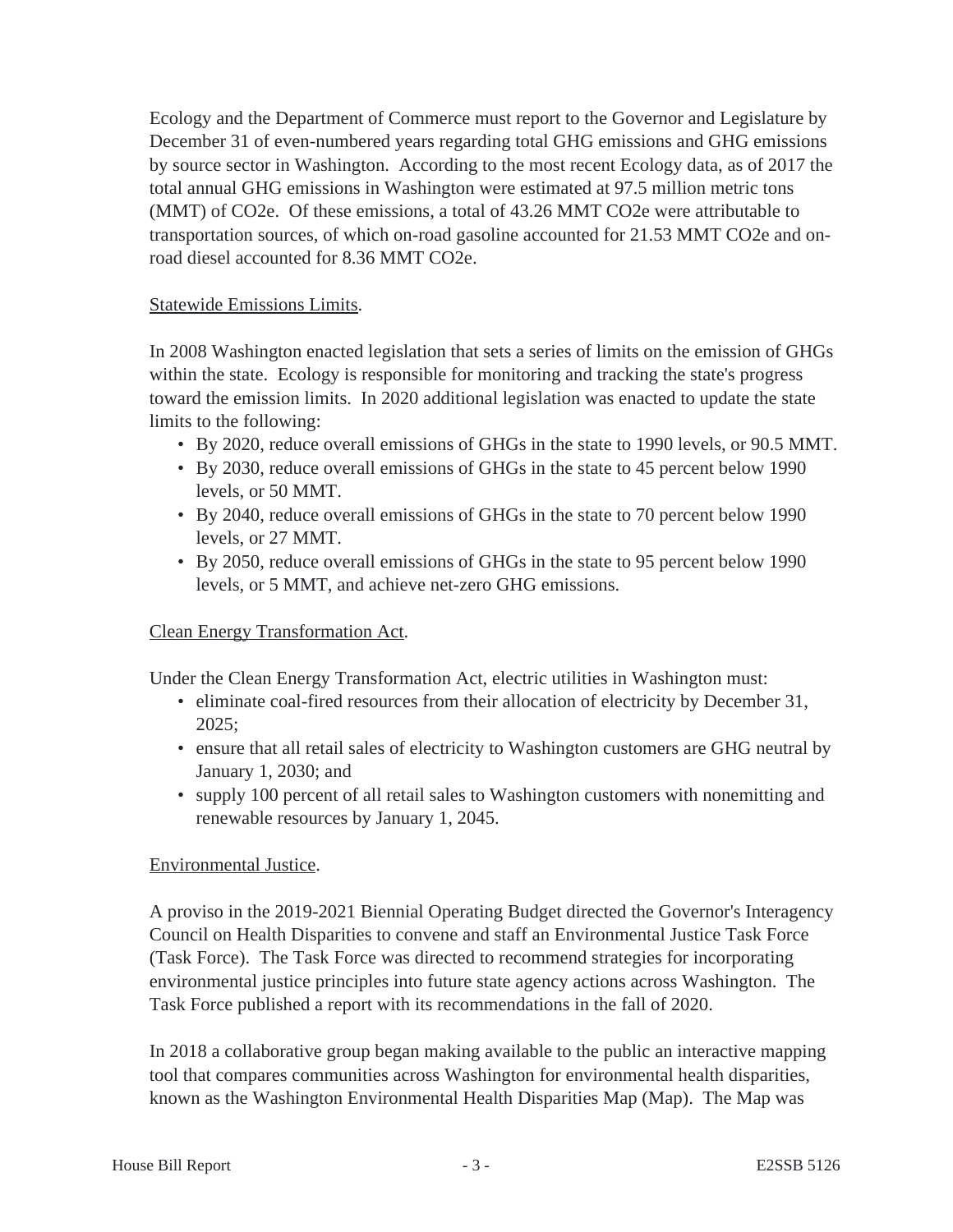developed by the University of Washington's Department of Environmental and Occupation Health Sciences, Front and Centered, the departments of Health and Ecology, and the Puget Sound Clean Air Agency. The Map includes 19 specific indicators of health disparities, which are divided into four themes: environmental exposures; environmental effects; sensitive populations; and socioeconomic factors.

# Washington Healthy Environment for All Act.

The Washington Healthy Environment for All Act (HEAL Act) of 2021 (Engrossed Second Substitute Senate Bill 5141) requires certain state agencies, including Ecology, to apply and comply with specified environmental justice requirements with respect to agency activities.

The HEAL Act establishes the Environmental Justice Council to advise covered agencies on incorporating environmental justice into agency activities.

# **Summary of Amended Bill:**

# Cap and Invest Program.

In order to ensure that greenhouse gas (GHG) emissions are reduced consistent with the state's 2030, 2040, and 2050 emissions limits, the Department of Ecology (Ecology) must implement a cap on GHG emissions from covered entities and a program to track, verify, and enforce compliance through the use of compliance instruments (Cap and Invest Program, or Program), with the Program commencing by January 1, 2023.

The Program must consist of:

- annual allowance budgets that limit emissions from covered entities;
- defining those entities covered by the Cap and Invest Program, and those entities that may voluntarily opt into coverage under the Program;
- distribution of emission allowances;
- providing for offset credits as a method for meeting a compliance obligation;
- defining the compliance obligation for covered entities;
- establishing the authority of Ecology to enforce the program requirements;
- creating a Climate Investment Account for the deposit of receipts from the distribution of emission allowances;
- providing for the transfer of allowances and recognition of compliance instruments, including those issued by jurisdictions that may be linked with the state;
- providing monitoring and oversight of the sale and transfer of allowances;
- creating a price ceiling and associated mechanisms; and
- providing for the allocation of allowances to emissions-intensive, trade-exposed (EITE) industries.

Ecology must consider opportunities to implement the Cap and Invest Program in a manner that allows linking the Program with those of other jurisdictions. Ecology must evaluate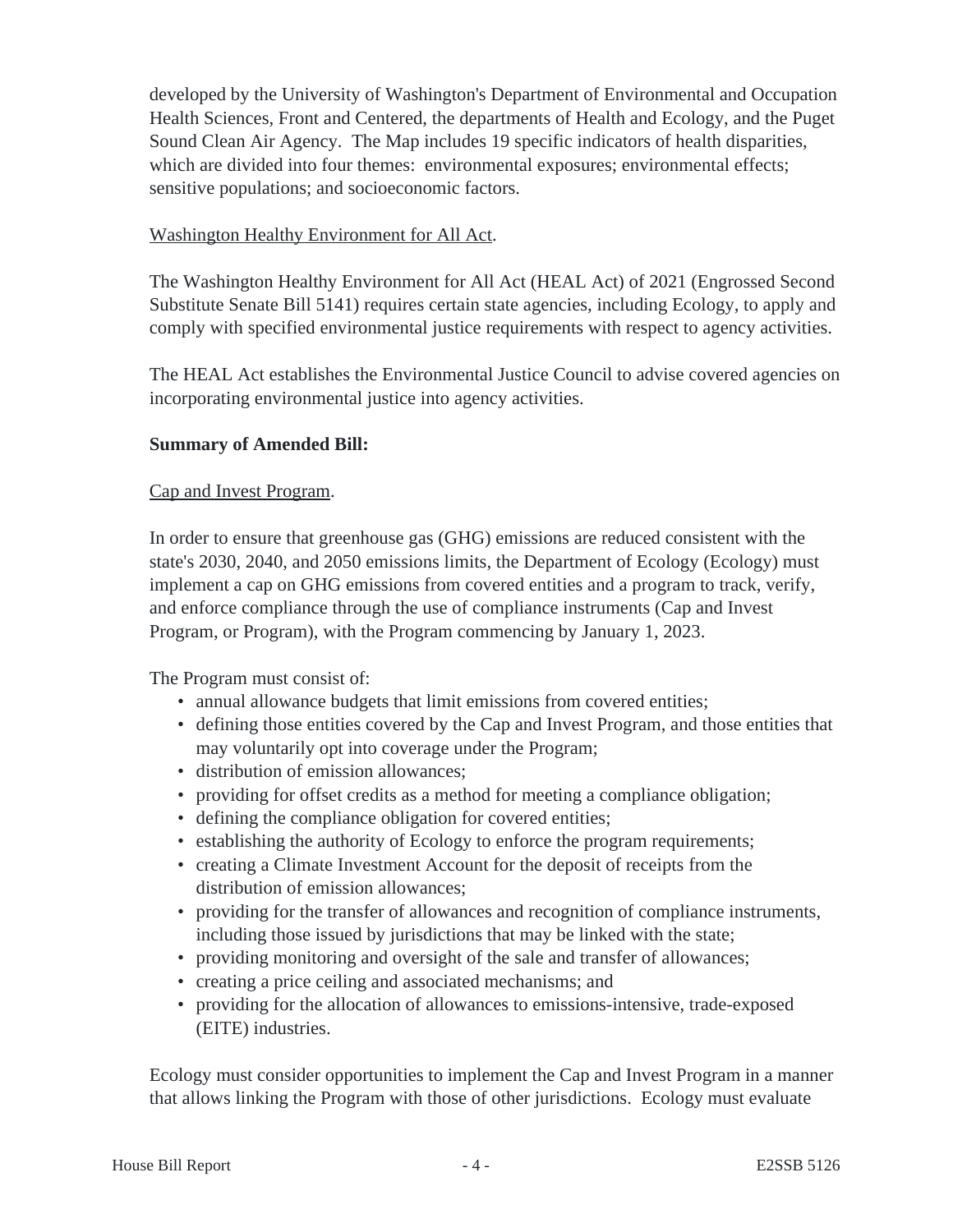whether such linkage will provide for a most cost-effective means for covered entities to meet their compliance obligations in Washington while recognizing the special characteristics of the state's economy, communities, and industries. Ecology is authorized to enter into a linkage agreement with another jurisdiction after conducting an environmental justice assessment and after formal notice and the opportunity for a public hearing.

During the 2022 Regular Legislative Session, Ecology must bring forth agency request legislation developed in consultation with EITE businesses, covered entities, environmental advocates, and overburdened communities that outlines a compliance pathway specific to EITE businesses for achieving their proportionate share of the state's emissions reduction limits through 2050.

By December 1, 2027, and at least every four years thereafter, Ecology must submit a report to the Legislature that includes a comprehensive review of the implementation of the Cap and Invest Program to date, including but not limited to outcomes relative to the state's emissions reduction limits, overburdened communities, covered entities, and EITE businesses. Ecology must transmit the report to the Environmental Justice Council at the same time it is submitted to the Legislature.

Ecology must bring forth agency request legislation if the agency finds that any provision of the Cap and Invest Program prevents linking the state's program with that of any other jurisdiction.

# Environmental Justice.

# *Cap and Invest Program Review.*

To ensure that the Cap and Invest Program achieves reductions in criteria pollutants as well as GHG emissions in overburdened communities highly impacted by air pollution, Ecology must:

- identify overburdened communities, which may be accomplished through Ecology's process to identify overburdened communities under the Washington Healthy Environment for All Act (HEAL Act);
- deploy an air monitoring network in overburdened communities to collect sufficient air quality data for the 2023 review and subsequent reviews of criteria pollutant reductions; and
- within the identified communities, analyze and determine which sources are the greatest contributors of criteria pollutants and develop a high-priority list of significant emitters.

Prior to listing any entity as a high-priority emitter, Ecology must notify that entity and share the data used to rank that entity as a high-priority emitter, and provide a period of not less than 60 days for the covered entity to submit more recent data or other information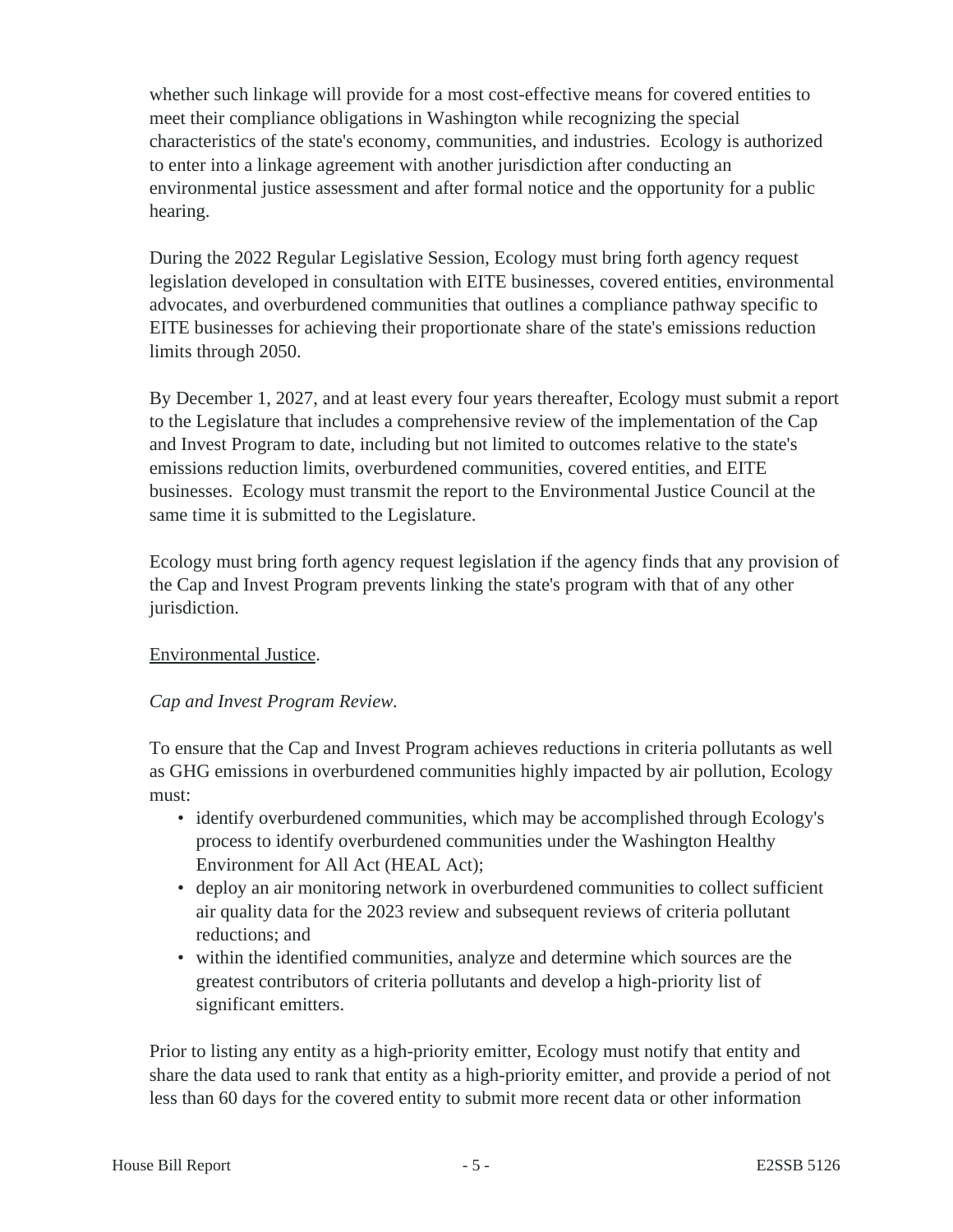relevant to the designation of that entity as a high-priority emitter.

Beginning in 2023, and every two years thereafter, Ecology must conduct a review to determine levels of criteria pollutants, as well as GHG emissions, in identified overburdened communities. This review must also include an evaluation of initial and subsequent health impacts related to criteria pollution in overburdened communities. Ecology may conduct this evaluation jointly with the Department of Health.

Once this review determines the levels of criteria pollutants in an identified overburdened community, Ecology, in consultation with local air pollution control authorities, must:

- establish air quality targets to achieve air quality consistent with whichever is more protective for human health:
	- national ambient air quality standards established by the United States Environmental Protection Agency; or
	- the air quality experienced in neighboring communities that are not identified as overburdened;
- identify the stationary and mobile sources that are the greatest contributors of those emissions that are either increasing or not decreasing;
- achieve reduction targets through the adoption of emission control strategies or other methods;
- adopt, along with local air pollution control authorities, stricter air quality standards, emission standards, or emissions limitations on criteria pollutants, consistent with the authority of Ecology provided under the Clean Air Act, and may consider alternative mitigation actions that would reduce criteria pollution by similar amounts; and
- after the adoption of the stricter air quality standards, emission standards, or emissions limitations on criteria pollutants, issue an enforceable order or the local air authority must issue an enforceable order, as necessary to comply with the stricter standards or limitations.

Ecology or the local air authority must initiate the process, including provision of notice to all relevant affected permittees or registered sources and to the public, to adopt and implement an enforceable order within 6 months of the adoption of standards or limitations.

Ecology or the local air authority may not impose requirements on a permitted stationary source that are disproportionate to the permitted stationary source's contribution to air pollution compared to other permitted stationary sources and other sources of criteria pollutants in the overburdened community.

An eligible facility sited after the effective date of the act that receives allowances must mitigate increases in its emissions of particulate matter in overburdened communities.

Ecology must create and adopt a supplement to its community engagement plan developed pursuant to the HEAL Act. The supplement must describe how Ecology will engage with overburdened communities and vulnerable populations in: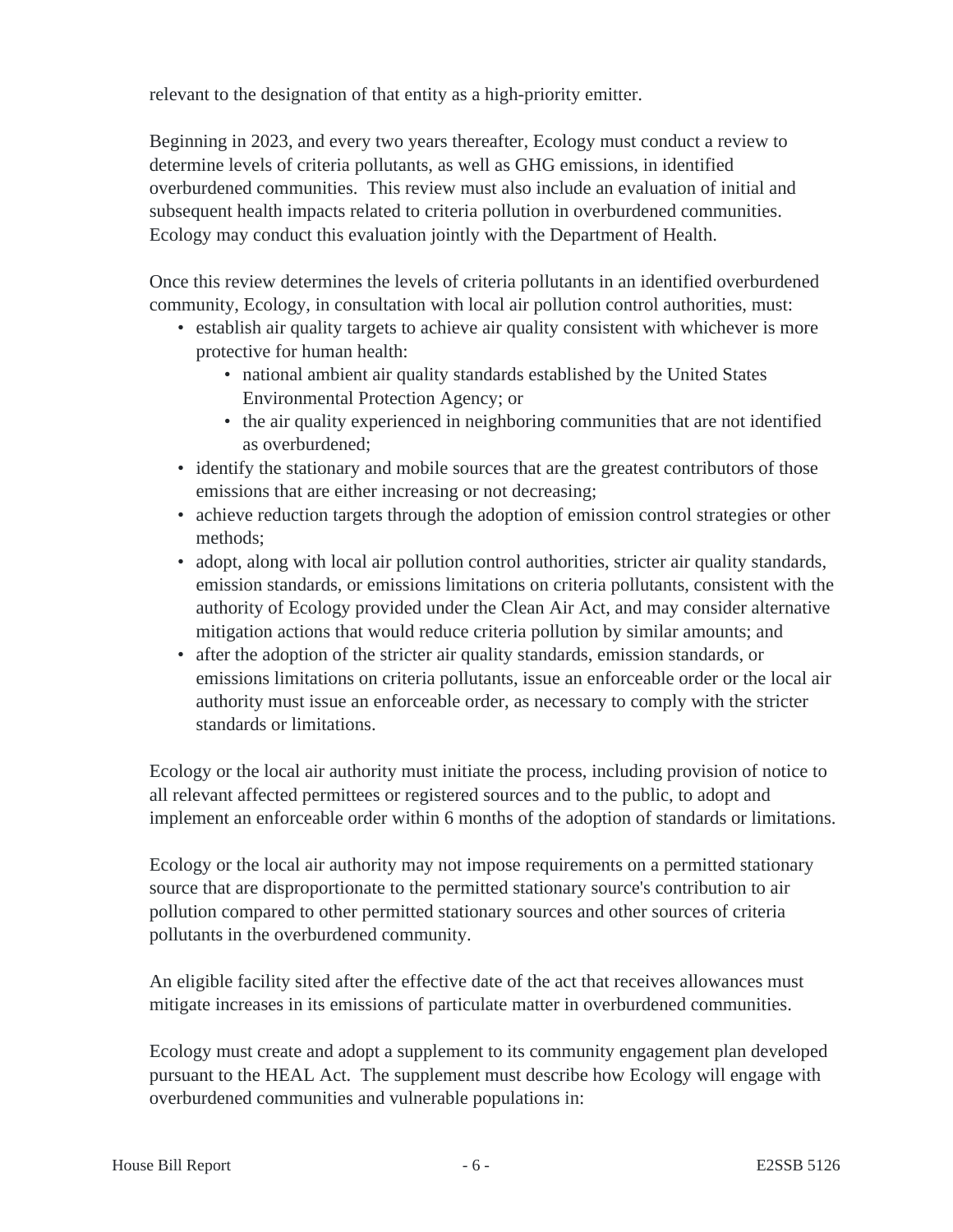- identifying emitters in overburdened communities; and
- monitoring and evaluating criteria pollutant emissions in those areas.

The community engagement plan must include methods for outreach and communication with those who face barriers, language or otherwise, to participation.

#### *Environmental Justice Assessment.*

When allocating funds from the Carbon Emissions Reduction Account, the Climate Investment Account, or the Air Quality and Health Disparities Improvement Account, or administering grants or programs funded by these accounts, state agencies must conduct an environmental justice assessment consistent with the requirements of the HEAL Act and establish a minimum of not less than 35 percent and a goal of 40 percent of total investments that provide direct and meaningful benefits to vulnerable populations within the boundaries of overburdened communities.

Agencies allocating funds or administering grants or programs from the Carbon Emissions Reduction Account, the Climate Investment Account, or the Air Quality and Health Disparities Account must:

- report annually to the Environmental Justice Council regarding progress toward meeting environmental justice and environmental health goals;
- consider recommendations by the Environmental Justice Council; and
- create and adopt a community engagement plan if the agency is not a covered agency subject to the requirements of the HEAL Act.

# *Environmental Justice Council.*

The Environmental Justice Council created in the HEAL Act must provide recommendations to the Legislature, agencies, and the Governor in the development and implementation of the Cap and Invest Program and the programs funded from the Carbon Emissions Reduction Account and the Climate Investment Account.

In addition to the duties and authorities granted in the HEAL Act, the Environmental Justice Council must:

- provide a forum to analyze policies adopted under or in conjunction with the Cap and Invest Program to determine if the policies lead to improvements within overburdened communities;
- recommend procedures and criteria for evaluating programs, activities, or projects for review;
- recommend copollutant emissions reduction goals in overburdened communities;
- evaluate the level of funding provided to assist vulnerable populations, low-income individuals, and impacted workers and the funding of projects and activities located within or benefitting overburdened communities;
- recommend environmental justice and environmental health goals for programs,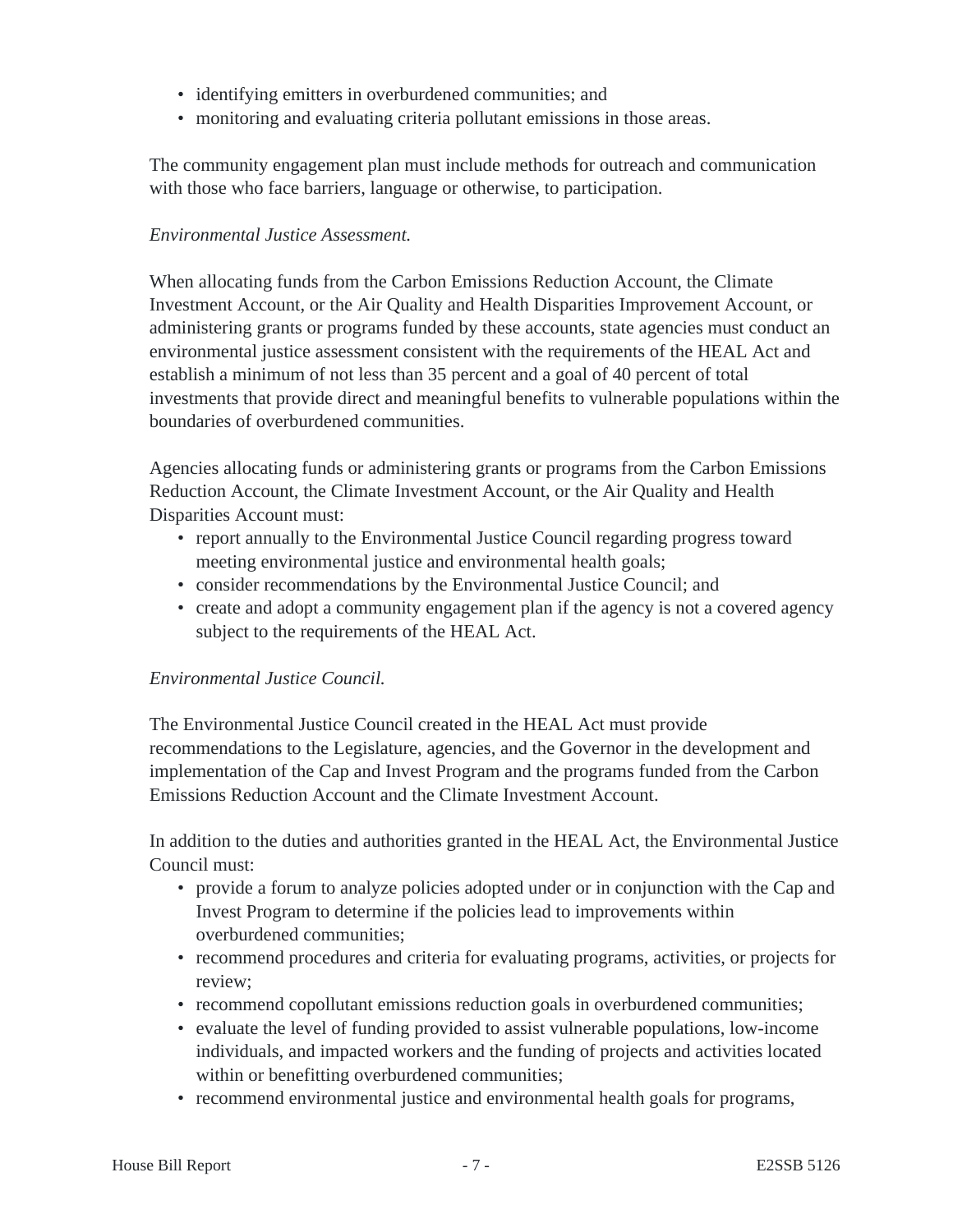activities, and projects funded from the Climate Investment Account, and review annual agency reports on outcomes and progress toward meeting the goals;

- provide recommendations to implementing agencies for meaningful consultation with vulnerable populations; and
- recommend how to support public participation through capacity grants.

For the purpose of performing the duties under the Cap and Invest Program, two additional tribal members are added to the membership of the Environmental Justice Council.

# *Tribal Consultation.*

Agencies that allocate funding or administer grant programs appropriated from the Climate Investment Account must develop a consultation framework in coordination with tribal governments that includes best practices, protocols for communication, and collaboration with federally recognized tribes. Under this consultation framework, before allocating funding or administering grant programs agencies must offer consultation with federally recognized tribes on all funding decisions and programs that may impact, infringe upon, or impair the governmental efforts of federally recognized tribes to adopt or enforce their own standards governing or protecting the tribe's resources or other rights and interests in their tribal lands and lands within which a tribe or tribes possess rights reserved by treaty.

If any funding decision, project, activity, or program that impacts land within which a tribe or tribes possess rights reserved by federal treaty, statute, or executive order is undertaken or funded under the Cap and Invest Program without consultation with a federally recognized tribe, an affected tribe may request that all further action on the decision, project, activity, or program cease until meaningful consultation with any directly impacted federally recognized tribe is completed.

A project or activity funded in whole or in part from the Climate Investment Account must be paused or ceased in the event that an affected federally recognized Indian tribe or the Department of Archaeology and Historic Preservation provides timely notice of a determination to Ecology that the project will adversely impact cultural resources, archaeological sites, or sacred sites. A project or activity paused at the direction of Ecology may not be resumed or completed unless the potentially impacted tribe provides consent to Ecology and the proponent of the project or activity.

# *Definitions.*

"Overburdened community" means a geographic area where vulnerable populations face combined, multiple environmental harms and health impacts or risks due to exposure to environmental pollutants or contaminants through multiple pathways, which may result in significant disparate adverse health outcomes or effects. "Overburdened community" includes, but is not limited to:

• highly impacted communities, as defined under the Clean Energy Transformation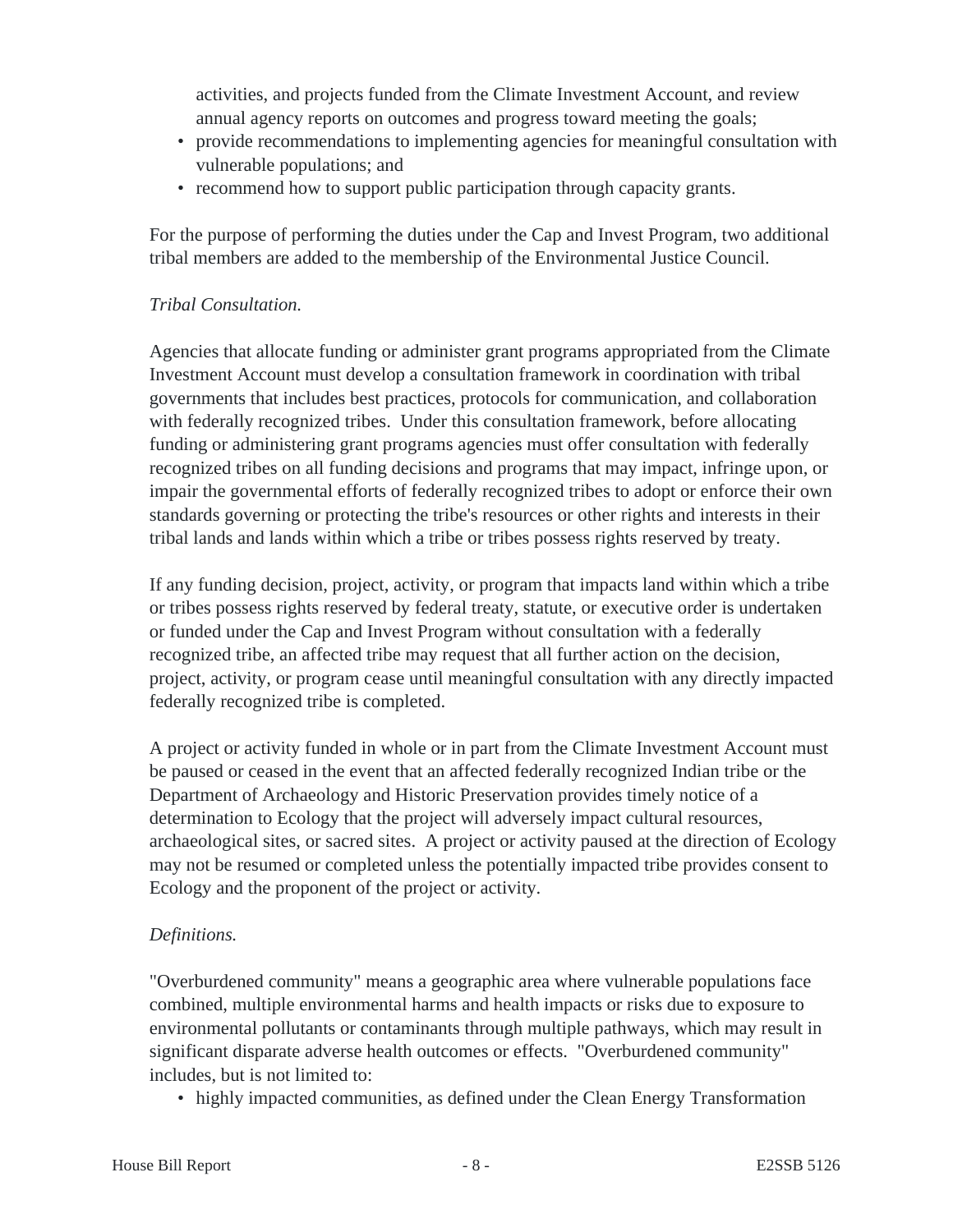Act;

- communities located in census tracts that are fully or partially on "Indian country," as defined under federal law; and
- populations, including Native Americans or immigrant populations, who may be exposed to environmental contaminants and pollutants outside of the geographic area in which they reside based on the populations' use of traditional or cultural foods and practices.

Overburdened communities identified by Ecology may include the same communities as those identified by the agency through its process for identifying overburdened communities under the HEAL Act.

# Climate Commitment Governance Structure.

The Governor shall establish a governance structure to implement the state's climate commitment under the authority provided under the Cap and Invest Program and other statutory authority to provide accountability for achieving the state's GHG emissions limits, to establish a coordinated and strategic statewide approach to climate resilience, to build an equitable and inclusive clean energy economy, and to ensure that the government provides clear policy and requirements, financial tools, and other mechanisms to support achieving those limits.

The governance structure for implementing the state's climate commitment must include, but not be limited to, the following elements:

- a strategic plan for aligning existing law, rules, policies, programs, and plans with the state's GHG emissions limits, to the full extent allowed under existing authority;
- common state policies, standards, and procedures for addressing GHG emissions and climate resilience, including grant and funding programs, infrastructure investments, and planning and siting decisions;
- a process for prioritizing and coordinating funding consistent with strategic needs for GHG emissions reductions, equity and environmental justice, and climate resilience actions;
- an updated statewide strategy for addressing climate risks and improving resilience of communities and ecosystems;
- a comprehensive community engagement plan that addresses and mitigates barriers to engagement from vulnerable populations, overburdened communities, and other historically or currently marginalized groups; and
- an analysis of gaps and conflicts in state law and programs, with recommendations for improvements to state law.

The Office of the Governor must develop policy and budget recommendations to the Legislature necessary to implement the state's climate commitment by December 31, 2021.

# Cap and Invest Program Budget and Timelines.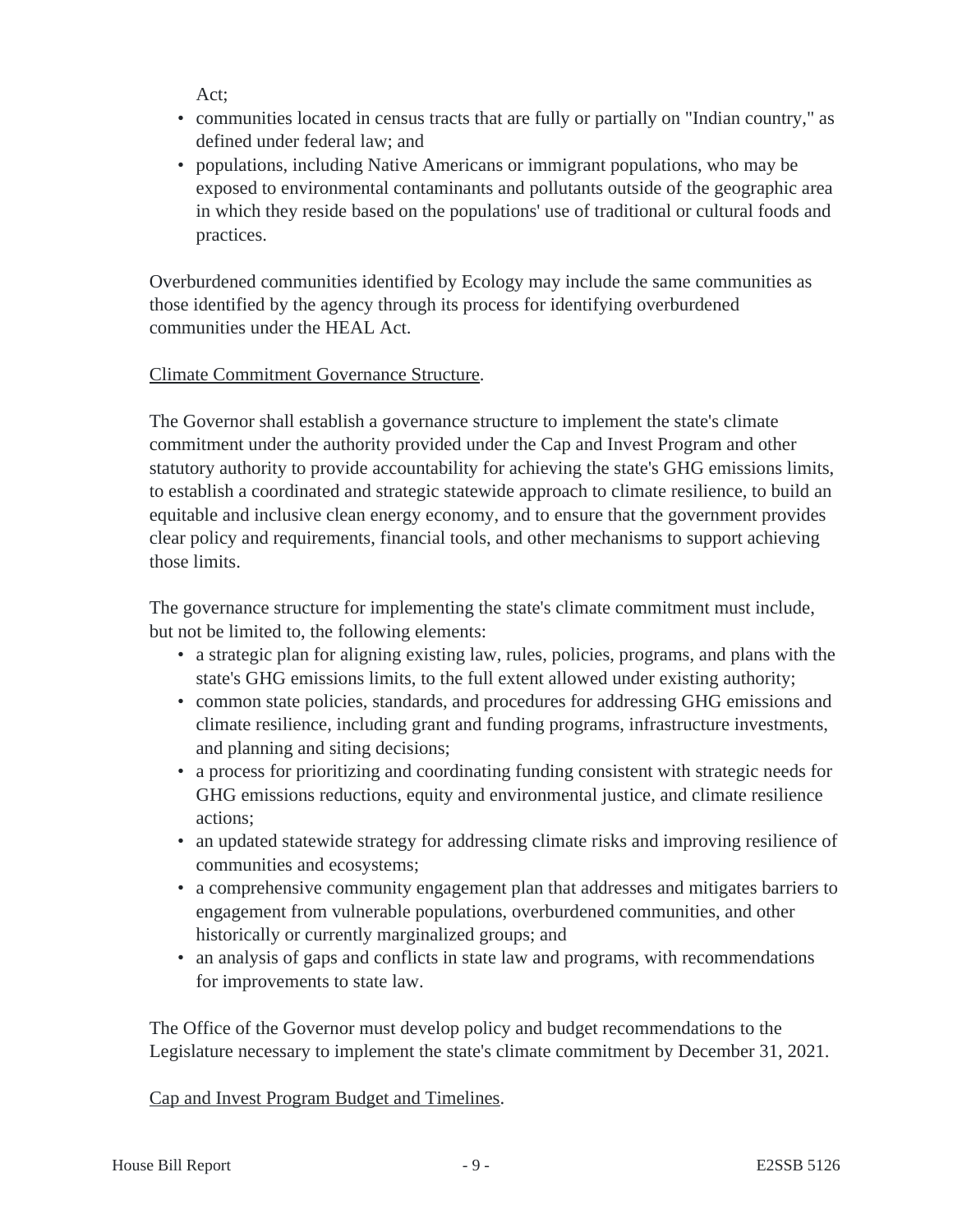The annual allowances budgets established under the Cap and Invest Program must be set to achieve the share of reductions by covered entities necessary to achieve the state's 2030, 2040, and 2050 emissions limits. Annual allowance budgets must be set such that the use of offsets as compliance instruments does not prevent the achievement of the emissions limits. In so setting annual allowance budgets, Ecology must reduce the annual allowance budget relative to the limits in an amount equivalent to offset use, or in accordance with a similar methodology. Ecology must adopt annual allowance budgets for the Program on a calendar year basis that provide for progressively equivalent reductions year over year.

An allowance distributed under the Program, either directly by Ecology or through auctions, does note expire and may be held or banked.

Ecology must complete an evaluation by December 31, 2027, and by December 31, 2035, of the performance of the Program, including its performance in reducing GHG emissions. If the evaluation shows that adjustments to the annual allowance budgets are necessary to ensure achievement of the 2030 and 2040 emission reduction limits, Ecology must adjust the annual budgets accordingly. Ecology must complete additional evaluations by December 31, 2040, and by December 31, 2045, and make adjustments in the annual allowance budgets to ensure achievement of the 2050 emission reduction limit. Ecology must determine and make public the circumstances, metrics, and processes that would initiate the public consideration of additional allowance budget adjustments to ensure successful achievement of the emission reduction limits.

#### *First Compliance Period, 2023-2026.*

By October 1, 2022, Ecology must adopt annual allowance budgets for the first compliance period of the Cap and Invest Program to be distributed from January 1, 2023, through December 31, 2026. The annual allowance budgets for the first compliance period must be based on an emissions baseline establishing the proportionate share that the total GHG emissions of covered entities for the first compliance period bears to the total anthropogenic GHG emissions in the state during 2015 through 2019, based on data reported to Ecology under the state's GHG Emissions Reporting Program.

#### *Second Compliance Period, 2027-2030.*

By October 1, 2026, Ecology must add to its emissions baseline by incorporating the proportionate share that the total GHG emissions of new covered entities in the second compliance period bear to the total anthropogenic GHG emissions in the state during 2023 through 2025. Ecology must adopt annual allowance budgets for the second compliance period to be distributed from January 1, 2027, through December 31, 2030.

*Compliance Periods Beginning in 2031.*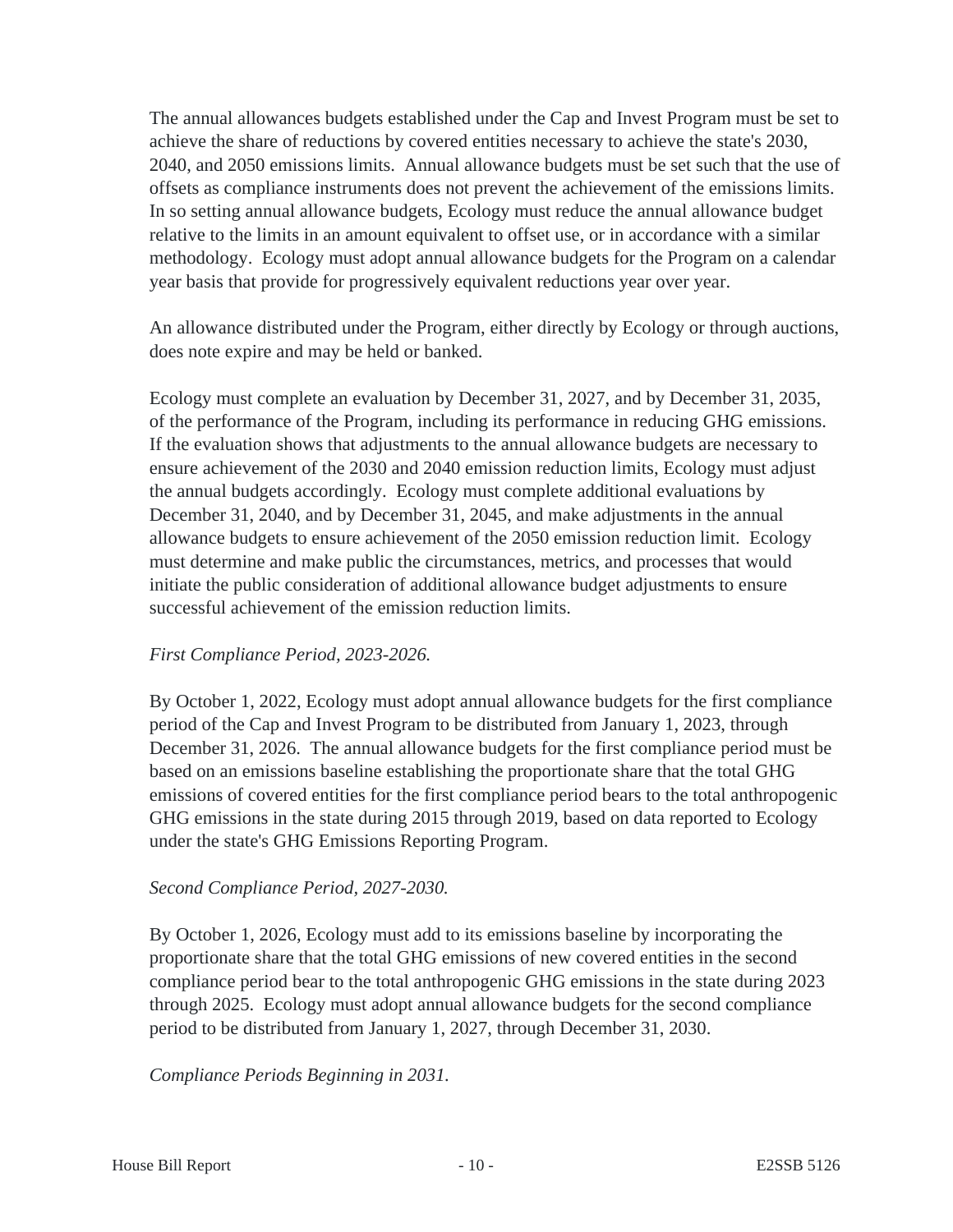By October 1, 2028, Ecology must adopt by rule the annual allowances budgets for the calendar years 2031 through 2040.

# Entities Covered Under the Cap and Invest Program.

# *First Compliance Period, 2023-2026.*

A person is a covered entity as of the beginning of the first compliance period and all subsequent compliance periods if the person reported emissions for any calendar year from 2015 through 2019 under the GHG Emissions Reporting Program, or if additional data reported to Ecology indicates that emissions for any calendar year from 2015 through 2019 equaled or exceeded any of the following thresholds:

- where the person owns or operates a facility and the facility's emissions equal or exceed 25,000 metric tons of carbon dioxide equivalent (MTCO2e);
- where the person is a first jurisdictional deliverer of electricity and generates electricity in the state and emissions associated with this generation equals or exceeds 25,000 MTCO2e;
- where the person is a first jurisdictional deliverer importing electricity into the state and the cumulative annual total of emissions associated with the imported electricity, whether from specified or unspecified sources, equals or exceeds 25,000 MTCO2e or from an unspecified source;
- where the person is a supplier of fossil fuel other than natural gas, and from that fuel 25,000 MTCO2e or more would result from the full combustion or oxidation, excluding the amounts for fuel products that are produced or imported with a documented final point of delivery outside of Washington and combusted outside of Washington;
- where the person supplies natural gas in amounts that would result in exceeding 25,000 MTCO2e if fully combusted or oxidized, excluding amounts supplied to other covered entities and amounts delivered to opt-in entities, and excluding the amounts for fuel products that are produced or imported with a documented final point of delivery outside of Washington and combusted outside of Washington;
- where the person who is not a natural gas company and has a tariff with a natural gas company to deliver to an end-use customer in the state in amounts that would result in exceeding 25,000 MTCO2e if fully combusted or oxidized, excluding amounts supplied to other covered entities and amounts delivered to opt-in entities; and
- where the person is an end-use customer in the state who directly purchases natural gas from a person that is not a natural gas company and has the natural gas delivered through an interstate pipeline to a distribution system owned by the purchaser in amounts that would result in exceeding 25,000 MTCO2e if fully combusted or oxidized, excluding amounts supplied to other covered entities and amounts delivered to opt-in entities.

*Second Compliance Period, 2027-2030.*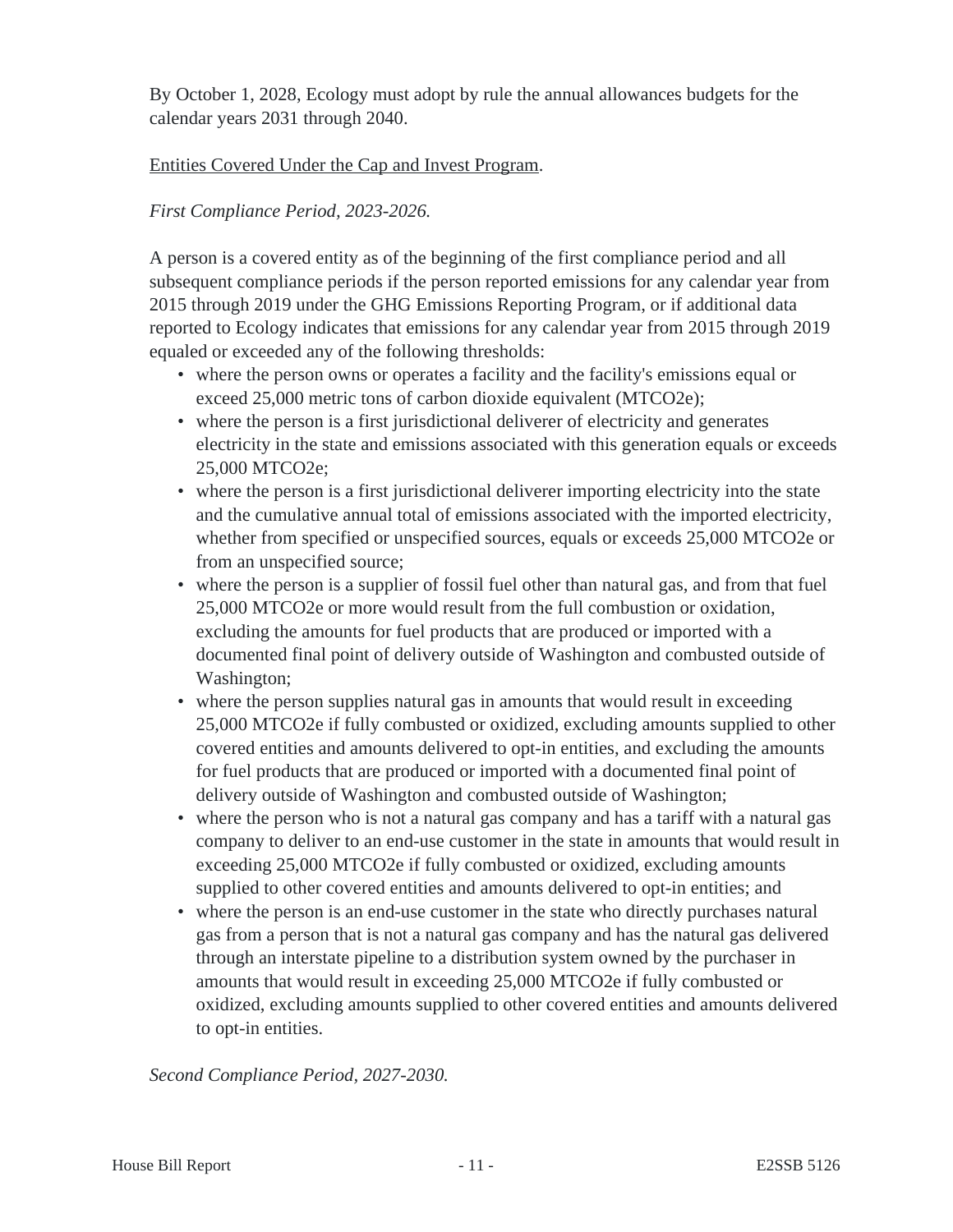A person is a covered entity as of the beginning of the second compliance period and all subsequent compliance periods if the person reported emissions for any calendar year from 2023 through 2025 where the person owns or operates a waste-to-energy facility utilized by a county and city solid waste management program and the facility's emissions equal or exceed 25,000 MTCO2e.

# *Compliance Periods Beginning in 2031.*

A person is a covered entity beginning January 1, 2031, and all subsequent compliance periods if the person reported emissions for any calendar year from 2027 through 2029, where the person owns or operates a:

- landfill utilized by a county or city solid waste management program and the facility's emissions equal or exceed 25,000 MTCO2e; or
- railroad company, and the railroad company's emissions equal or exceed 25,000 MTCO2e.

Owners or operators of landfills that meet the following conditions are exempt from coverage under the compliance periods beginning in 2031:

- where the landfill captures at least 75 percent of the landfill gas generated by the decomposition of waste; and
- where the landfill operates a program, individually or through partnership with another entity, that results in the production of renewable natural gas or electricity from landfill gas generated by the facility.

It is the intent of the Legislature to adopt a GHG reduction policy specific to landfills. If such a policy is not enacted by January 1, 2030, the compliance requirements for landfills under the Cap and Invest Program take full effect.

# Exempt Emissions.

The following emissions are exempt from coverage under the Cap and Invest Program, regardless of emissions levels:

- emissions from the combustion of aviation fuels;
- emissions from watercraft fuels supplied in Washington that are combusted outside of Washington;
- emissions from the TransAlta coal-fired electric generation facility;
- carbon dioxide emissions from the combustion of biomass or biofuels, including motor vehicle fuel or special fuel that is used exclusively for agricultural purposes; and
- emissions from national security facilities.

# Facility Siting.

The Legislature intends to promote a growing and sustainable economy and to avoid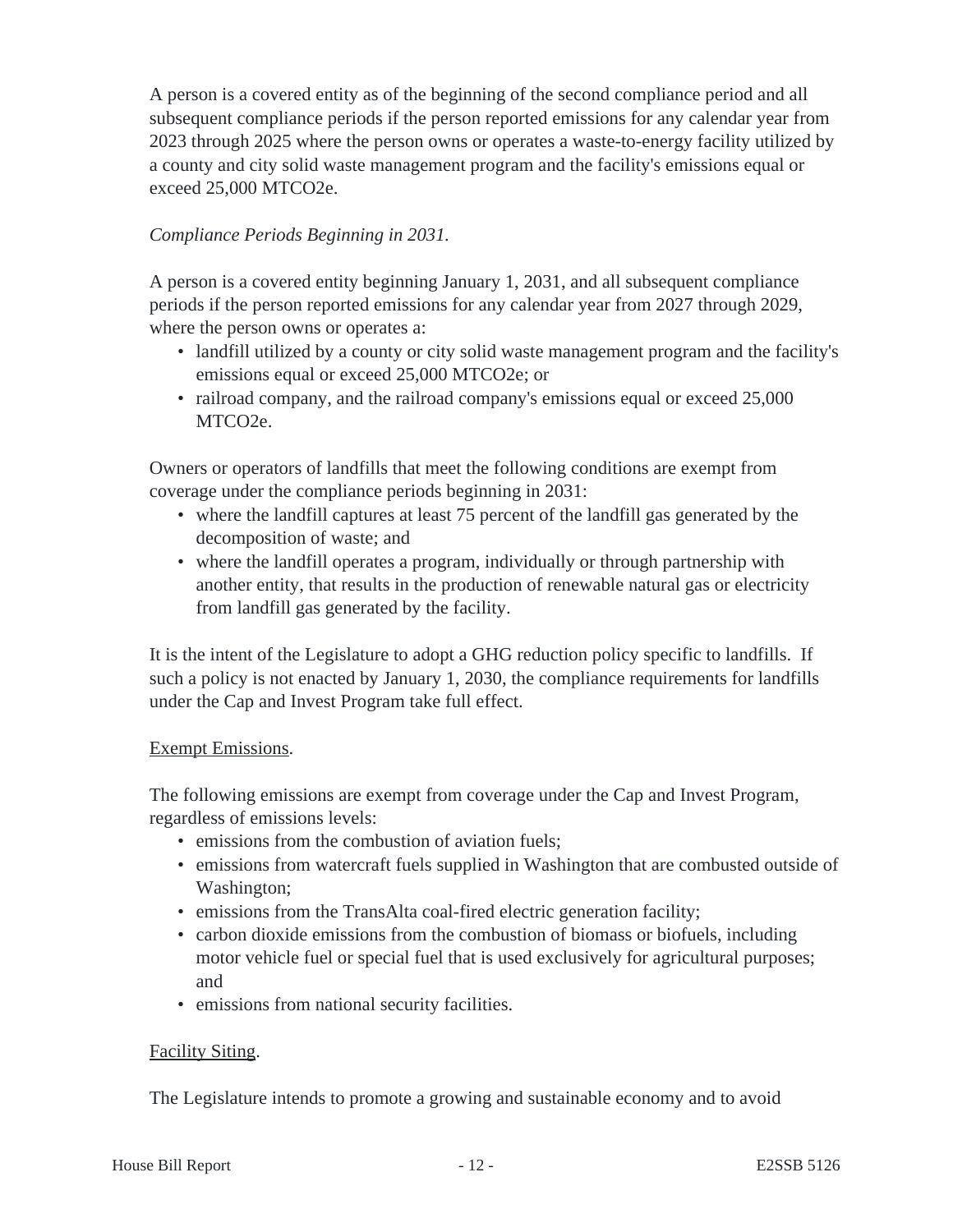leakage of emissions from manufacturing to other locations. The Legislature further intends to see innovative new businesses locate and grow in Washington that contribute to the state's prosperity and environmental objectives.

In achieving the state's GHG emissions reduction limits, the state, including lead agencies designated under the State Environmental Policy Act (SEPA), must pursue the limits in a manner that recognizes the siting and placement of new or expanded best-in-class facilities with lower carbon emitting processes is in the economic and environmental interests of the state.

In conducting a life-cycle analysis, if required, for new or expanded facilities that require review under the SEPA, a lead agency must evaluate and attribute any potential net cumulative GHG emissions resulting from the project as compared to other existing facilities or best available technology, including best-in-class facilities and emerging lower carbon processes that supply the same product or end use. Ecology may adopt rules to determine the appropriate threshold for applying this analysis.

Covered emissions from an entity that is or will be a covered entity under the Cap and Invest Program may not be the basis for denial of a permit for a new or expanded facility. Covered emissions must be included in a life-cycle analysis, if required under the SEPA. Nothing in this requirement requires a lead agency or a permitting agency to approve or issue a permit to a permit applicant, including to a new or expanded fossil fuel project.

A lead agency designated under the SEPA or a permitting agency must allow a new or expanded facility that is a covered entity or opt-in entity to satisfy a mitigation requirement for its covered emissions under the Cap and Invest Program, and under any GHG emission mitigation requirements for covered emissions under the SEPA, by submitting to Ecology the number of compliance instruments equivalent to its covered emissions during a compliance period.

# Registration Requirements.

All covered entities must register to participate in the Cap and Invest Program, following procedures adopted by Ecology by rule. Entities registering to participate in the Program must describe any direct or indirect affiliation with other registered entities.

A person responsible for GHG emissions that is not a covered entity may voluntarily participate in the Program by registering as an opt-in entity. An opt-in entity must satisfy the same registration requirements as covered entities. Once registered, an opt-in entity is allowed to participate as a covered entity in auctions and must assume the same compliance obligation to transfer compliance instruments equal to their emissions at the appointed transfer dates. An opt-in entity may opt out of the Program at the end of any compliance period by providing written notice to Ecology at least six months prior to the end of the compliance period. The opt-in entity continues to have a compliance obligation through the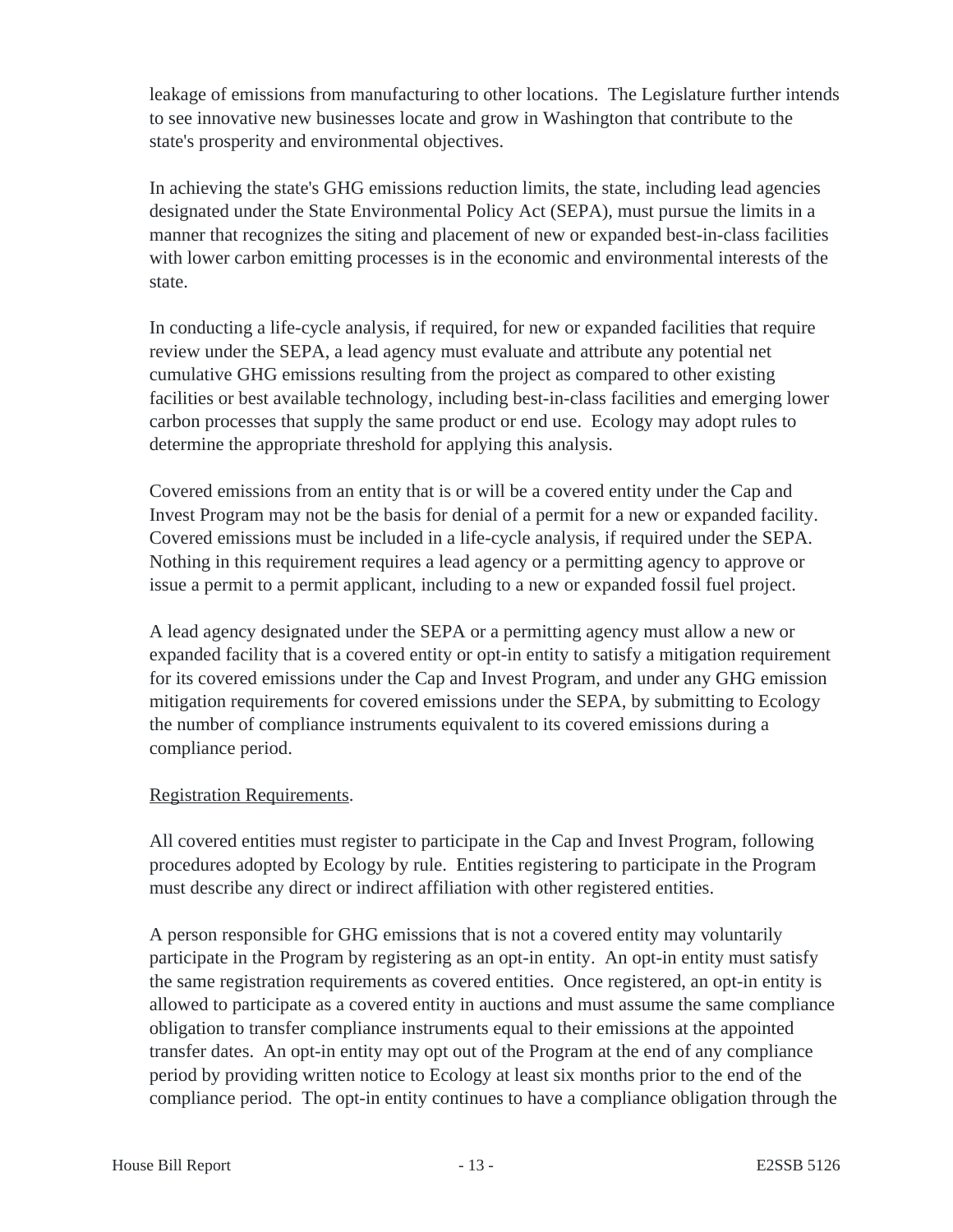current compliance period. An opt-in entity is not eligible to receive directly distributed, no-cost allowances.

A person that is not covered by the Program and is neither a covered entity nor an opt-in entity may voluntarily participate in the Program as a general market participant. General market participants must meet all applicable registration requirements specified by rule. Federally recognized tribes and federal agencies may elect to participate in the Program as opt-in entities or general market participants.

Ecology must maintain a public roster of all covered entities, opt-in entities, and general market participants on its public website.

#### Auctions of Allowances.

Except for directly distributed, no-cost allowances allocated to certain entities, allowances under the Cap and Invest Program must be distributed through auctions. Ecology must hold a maximum of four auctions each year, plus any necessary reserve auctions. An auction may include allowances from the annual allowance budget of the current year and allowances from the annual allowances budgets of prior years that remain to be distributed. Ecology must make future vintage allowances available through parallel auctions at least twice annually in addition to the auctions through which current vintage allowances are exclusively offered. Ecology must transmit to the Environmental Justice Council an auction notice at least 60 days prior to each auction, as well as a summary results report and a postauction public proceeds report within 60 days after each auction. Ecology must communicate the results of the previous calendar year's auctions to the Environmental Justice Council on an annual basis beginning in 2024.

Ecology must engage a qualified, independent contractor to run the auctions. Ecology must also engage a qualified financial services administrator to hold the bid guarantees, evaluate bid guarantees, and inform Ecology of the value of bid guarantees once the bids are accepted.

Auctions are open to covered entities, opt-in entities, and general market participants that are registered entities in good standing. Ecology must adopt by rule the requirements for a registered entity to register and participate in a given auction.

To protect the integrity of the auctions, a registered entity or group of registered entities with a direct corporate association are subject to auction purchase and holding limits. Ecology may limit these if the agency deems it necessary to protect the integrity and functioning of the auctions. A covered entity or an opt-in entity may not buy more than 10 percent of the allowances offered during a single auction. A general market participant may not buy more than 4 percent of the allowances offered during a single auction and may not in aggregate own more than 10 percent of total allowances to be issued in a calendar year. No registered entity may buy more than the entity's bid guarantee. No registered entity may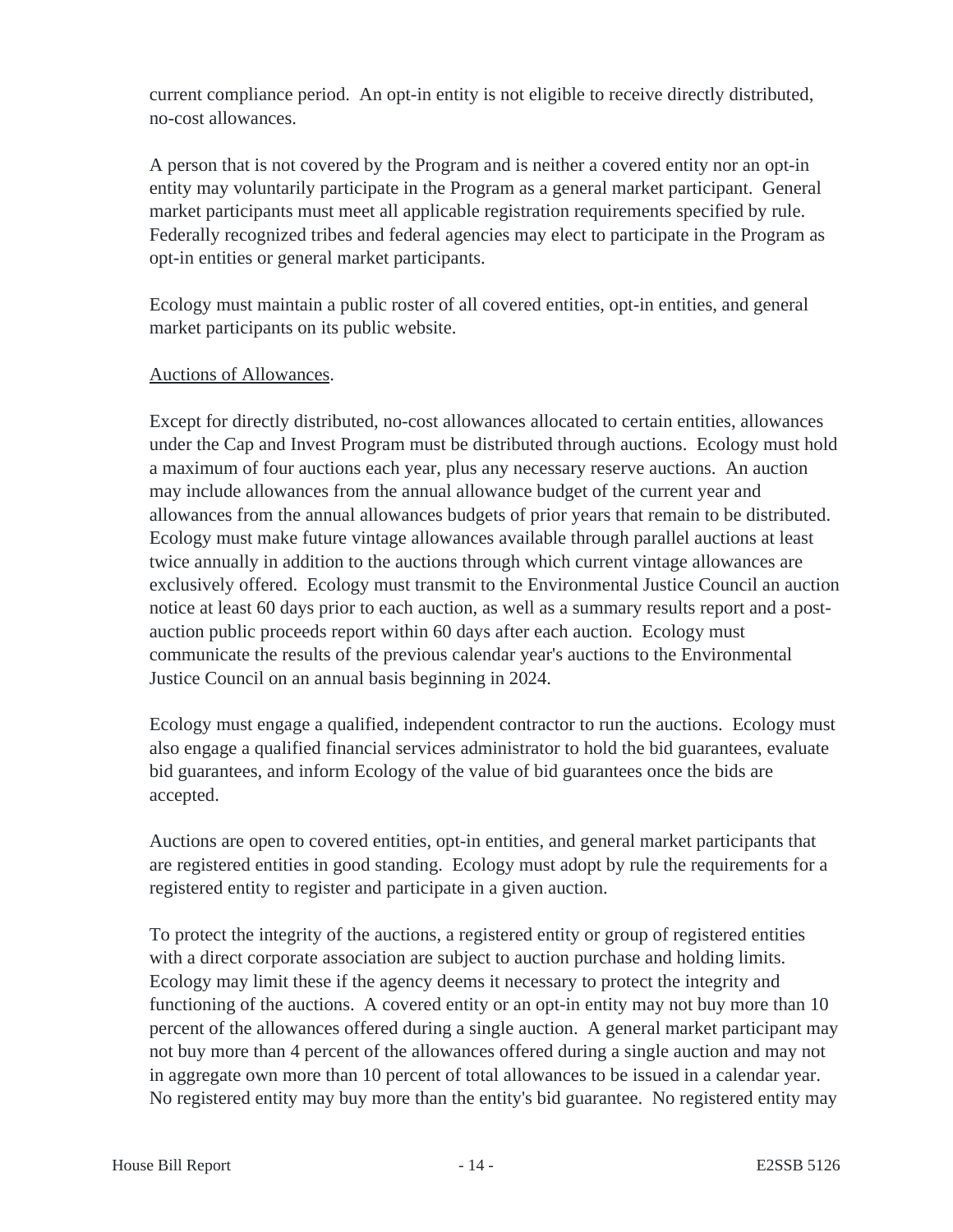buy allowances that would exceed the entity's holding limit at the time of the auction.

Ecology must adopt by rule provisions to guard against bidder collusion and minimize the potential for market manipulation. A registered entity may not release or disclose any bidding information. Ecology may cancel or restrict a previously approved auction participation application or reject a new application if the agency determines that a registered entity has:

- provided false or misleading facts;
- withheld material information that could influence a decision by Ecology;
- violated any part of the auction rules;
- violated registration requirements; or
- violated any of the rules regarding the conduct of the auction.

Ecology must design allowance auctions so as to allow, to the maximum extent practicable, linking with external GHG emissions trading programs in other jurisdictions and to facilitate the transfer of allowances when the state's program is linked with other external GHG emissions trading programs. Ecology may conduct auctions jointly with other linked jurisdictions.

In setting the number of allowances offered at each auction, Ecology must consider the allowances in the marketplace due to the marketing of no-cost allowances issued under the Cap and Invest Program. Ecology may offer only such number of allowances at each auction as will enhance the likelihood of achieving the state's GHG emissions limits.

An allowance is not a property right.

#### Auction Proceeds.

Upon completion and verification of auction results, the financial services administrator must notify winning bidders and transfer the auction proceeds to the State Treasurer for deposit each fiscal year, as follows:

- For fiscal year 2023, \$127,341,000 must first be deposited into the Carbon Emissions Reduction Account, and the remaining proceeds into the Climate Investment Account and the Air Quality and Health Disparities Improvement Account.
- For fiscal year 2024, \$356,697,000 must first be deposited into the Carbon Emissions Reduction Account, and the remaining proceeds into the Climate Investment Account and the Air Quality and Health Disparities Improvement Account.
- For fiscal year 2025, \$366,558,000 must first be deposited into the Carbon Emissions Reduction Account, and the remaining proceeds into the Climate Investment Account and the Air Quality and Health Disparities Improvement Account.
- For fiscal years 2026 through 2037, \$359,117,000 per year must first be deposited into the Carbon Emissions Reduction Account, and the remaining proceeds into the Climate Investment Account and the Air Quality and Health Disparities Improvement Account.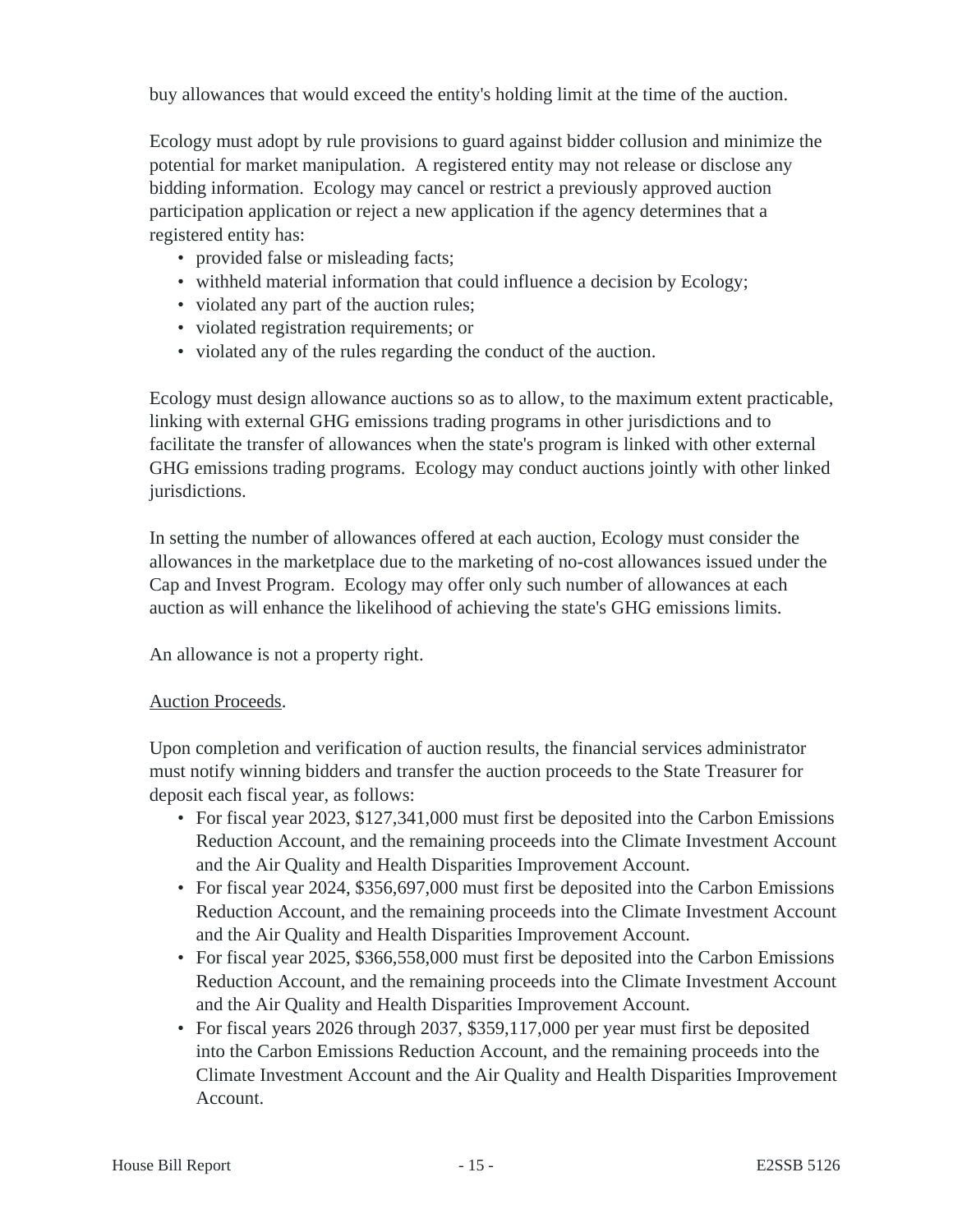The deposits into the Carbon Emissions Reduction Account made in fiscal years 2023 through 2037 must not exceed \$5.2 billion over the first 16 years of the Cap and Invest Program, and any remaining auction proceeds must be deposited into the Climate Investment Account and Air Quality and Health Disparities Improvement Account. The deposits into the Carbon Emissions Reduction Account must be prorated equally from the proceeds of each of the auctions occurring during each fiscal year.

For fiscal year 2038 and each year thereafter, upon completion and verification of the auction results, the financial services administrator must notify the winning bidders and transfer the auction proceeds to the State Treasurer for deposit, such that 50 percent of the auction proceeds are deposited into the Carbon Emissions Reduction Account and the remaining auction proceeds are deposited into the Climate Investment Account and Air Quality and Health Disparities Improvement Account.

#### Allocations of Allowances to Emissions-Intensive, Trade-Exposed Industries.

Facilities owned or operated by a covered entity must receive an allocation of allowances for the covered emissions at those facilities at no cost if the operations of the facility are classified as emissions-intensive and trade-exposed (EITE), as determined by being engaged in one or more of the following industry processes:

- metals manufacturing;
- paper manufacturing;
- aerospace product and parts manufacturing;
- wood products manufacturing;
- nonmetallic mineral manufacturing, including glass container manufacturing;
- chemical manufacturing;
- computer and electronic product manufacturing, including semiconductor and related device manufacturing;
- food manufacturing;
- cement manufacturing;
- petroleum refining;
- asphalt refining;
- asphalt paving mixtures and block manufacturing from refined petroleum;
- asphalt shingle and coating manufacturing from refined petroleum; and
- all other petroleum and coal products manufacturing from refined petroleum.

By July 1, 2022, Ecology must adopt by rule objective criteria for both emissions intensity and trade exposure for the purpose of identifying EITE manufacturing businesses during the second compliance period of the Cap and Invest Program and subsequent compliance periods. A facility covered for the first compliance period is considered an EITE facility and is eligible for allocation of no-cost allowances for the second compliance period. In addition, any covered entity that is a manufacturing business that can demonstrate to Ecology that it meets this criteria is also eligible for treatment as an EITE business and is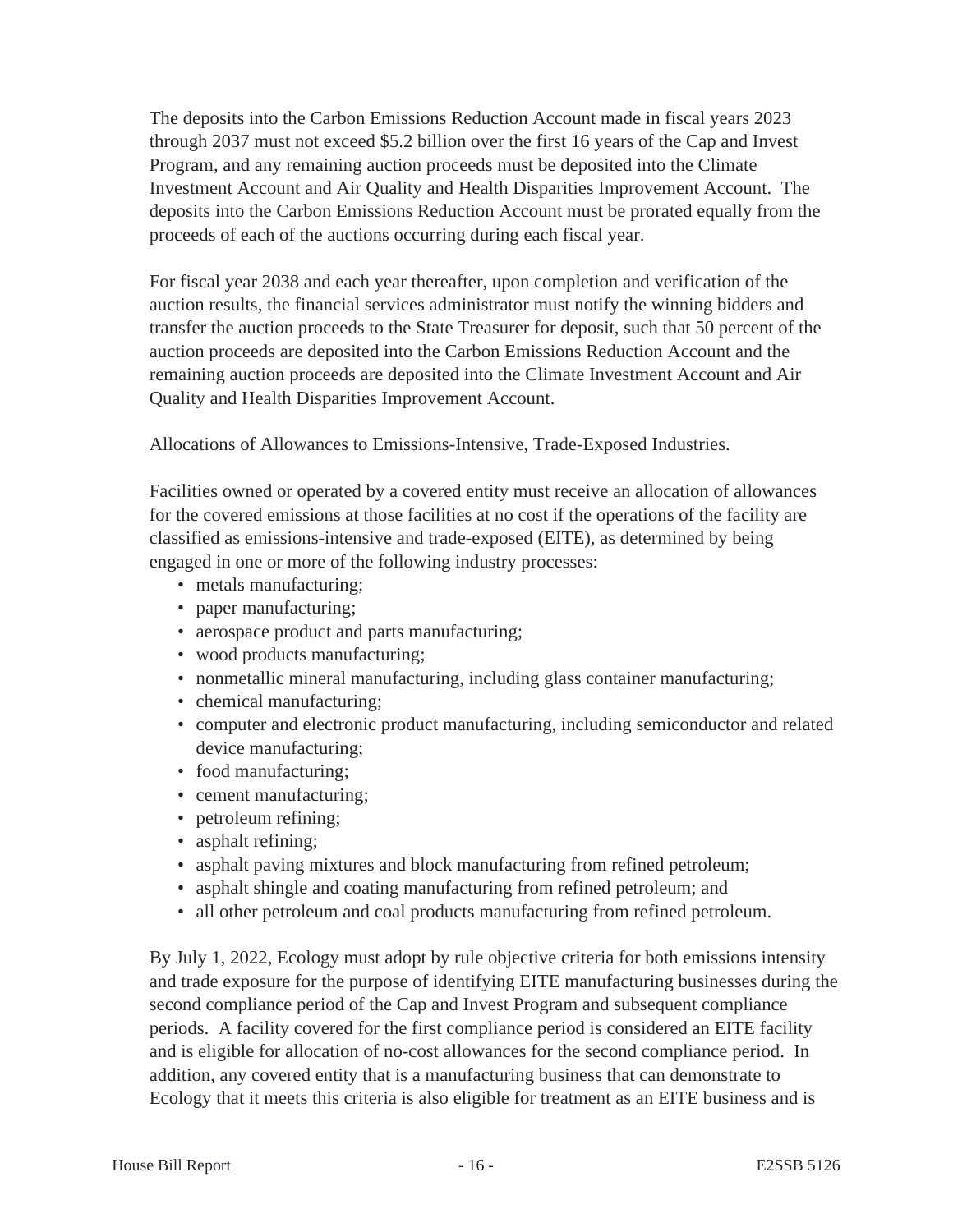eligible for allocation of no-cost allowances. In developing the objective criteria for emissions intensity and trade exposure, Ecology must consider the locations of facilities potentially identified as EITE businesses relative to overburdened communities.

For the first compliance period beginning January 1, 2023, the annual allocation of no cost allowances for direct distribution to an EITE facility must be equal to the facility's baseline carbon intensity established using data from 2015 through 2019, or other data reported to Ecology, multiplied by the facility's actual production for each calendar year during the compliance period. For facilities using a mass-based approach, the allocation of no cost allowances shall be equal to the facility's mass-based baseline using data from 2015 through 2019, or other data as allowed under this section.

For the second compliance period, beginning in January, 2027, and in each subsequent compliance period, the annual allocation of no cost allowances established for the first compliance period shall be adjusted according to certain benchmark reduction schedules multiplied by the facility's actual production during the period. Ecology shall adjust the no cost allocation of allowances and credits to an EITE facility to avoid duplication with any no cost allowances transferred to electric or natural gas utilities.

"Carbon intensity" means the amount of carbon dioxide equivalent emissions from a facility in metric tons divided by the facility specific measure of production including, but not limited to, units of product manufactured or sold, over the same time interval.

If an EITE facility is not able to feasibly determine a carbon intensity benchmark based on its unique circumstances, the entity may elect to use a mass-based baseline that does not vary based on changes in production volumes. The mass-based baseline must be based upon data from 2015 through 2019, unless the EITE can demonstrate that there have been abnormal periods of operation that materially impacted the facility and the baseline period should be expanded to include years prior to 2015. For each year during the first four-year compliance period that begins January 1, 2023, these facilities must be awarded no cost allowances equal to 100 percent of the facility's mass-based baseline. For each year during the second four-year compliance period that begins January 1, 2027, these facilities must be awarded no cost allowances equal to 97 percent of the facility's mass-based baseline. For each year during the third compliance period that begins January 1, 2031, these facilities must be awarded no cost allowances equal to 94 percent of the facility's mass-based baseline. Except for aerospace products and components manufacturers, if a facility elects to use a mass-based baseline, it may not later convert to a carbon intensity benchmark during the first three compliance periods.

By December 1, 2026, Ecology shall provide a report to the appropriate committees of the Legislature that describes alternative methods for determining the amount and a schedule of allowances to be provided to facilities owned or operated by each covered entity designated as an emissions-intensive, trade-exposed facility from January 1, 2035 through January 1, 2050. The report must include a review of global best practices in ensuring against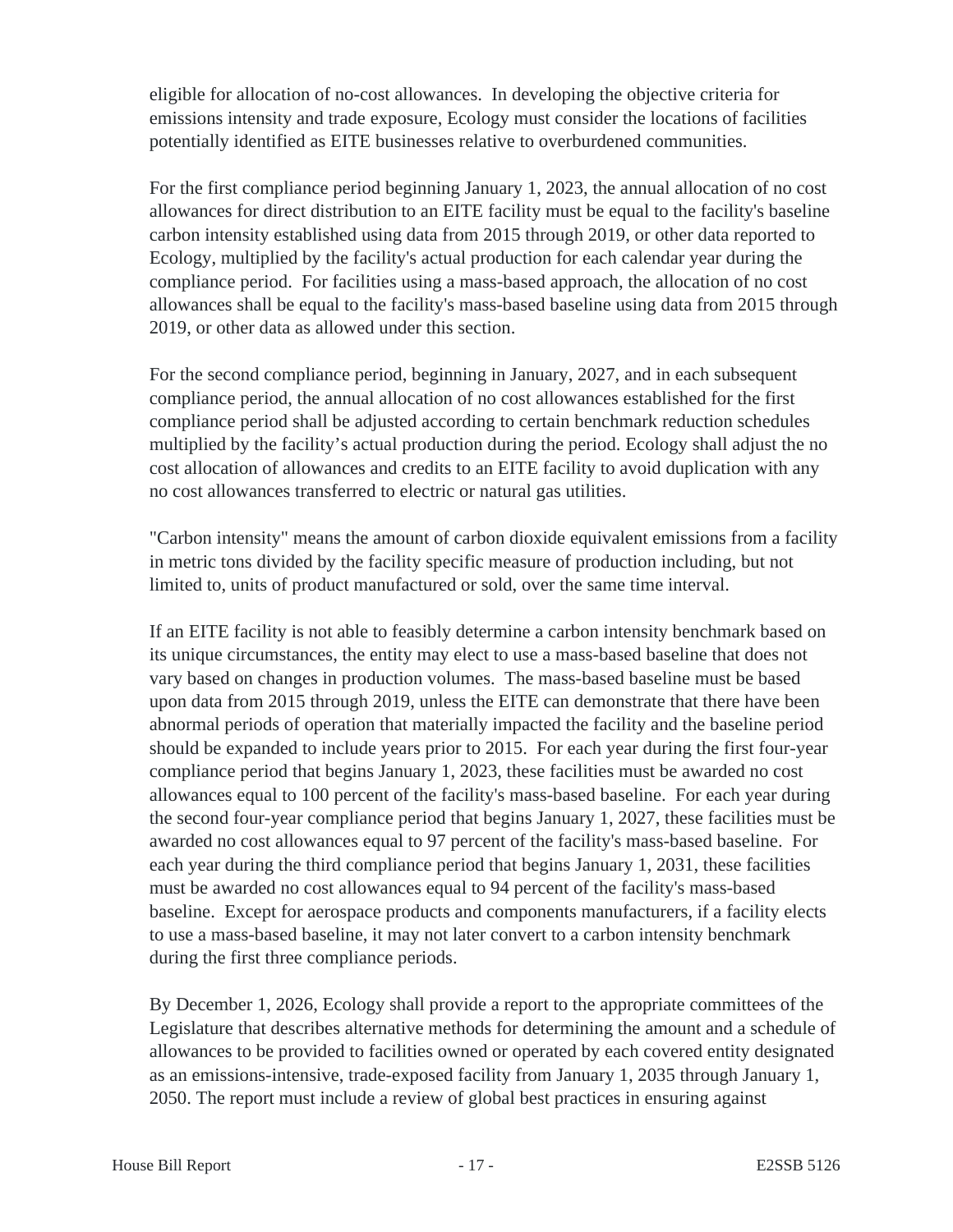emissions leakage and economic harm to businesses in carbon pricing programs and describe alternative methods of emissions performance benchmarking and mass-based allocation of no cost allowances.

If the Legislature does not adopt a compliance obligation for EITE facilities by December 1, 2027, those facilities must continue to receive allowances as provided in the third four-year compliance period that begins January 1, 2031.

Rules adopted by Ecology for the allocation of no cost allowances to EITE facilities must include protocols for allocating allowances to an eligible facility built after the effective date of the act. The protocols must include consideration of the products and criteria pollutants being produced by the facility, as well as the local environmental and health impacts associated with the facility. For a facility that is built on tribal lands or is determined by Ecology to impact tribal lands and resources, the protocols must be developed in consultation with the affected tribal nations.

# Allocation of Allowances to Electric Utilities.

Ecology must adopt an allocation schedule by rule, in consultation with the Department of Commerce and the Utilities and Transportation Commission, for the provision of allowances at no cost to electric utilities, consistent with a forecast of each utility's supply and demand and the cost burden resulting from the inclusion of the covered entities in each sequential compliance period, as follows:

- by October 1, 2022, for the first compliance period;
- by October 1, 2026, for the second compliance period; and
- by October 1, 2028, for the compliance periods between 2031 and 2045.

Under no circumstances may utilities receive any free allowances after 2045.

During the first compliance period, allowances allocated at no cost to consumer-owned and investor-owned electric utilities may be consigned to auction for the benefit of ratepayers, deposited for compliance, or a combination of both. The rules adopted by Ecology must include provisions for directing revenues generated through the allocation of no cost allowances to the applicable utilities.

By October 1, 2026, Ecology, in consultation with the Department of Commerce and the Utilities and Transportation Commission, must adopt rules governing the amount of allowances allocated at no cost to electric utilities that must be consigned to auction. For calendar year 2030, electric utilities may use allowances for compliance equal to their covered emissions if not subject to a potential penalty under the Clean Energy Transformation Act.

The benefits of all allowances consigned to auction by electric utilities must be used for the benefit of ratepayers, with the first priority being the mitigation of any rate impacts to low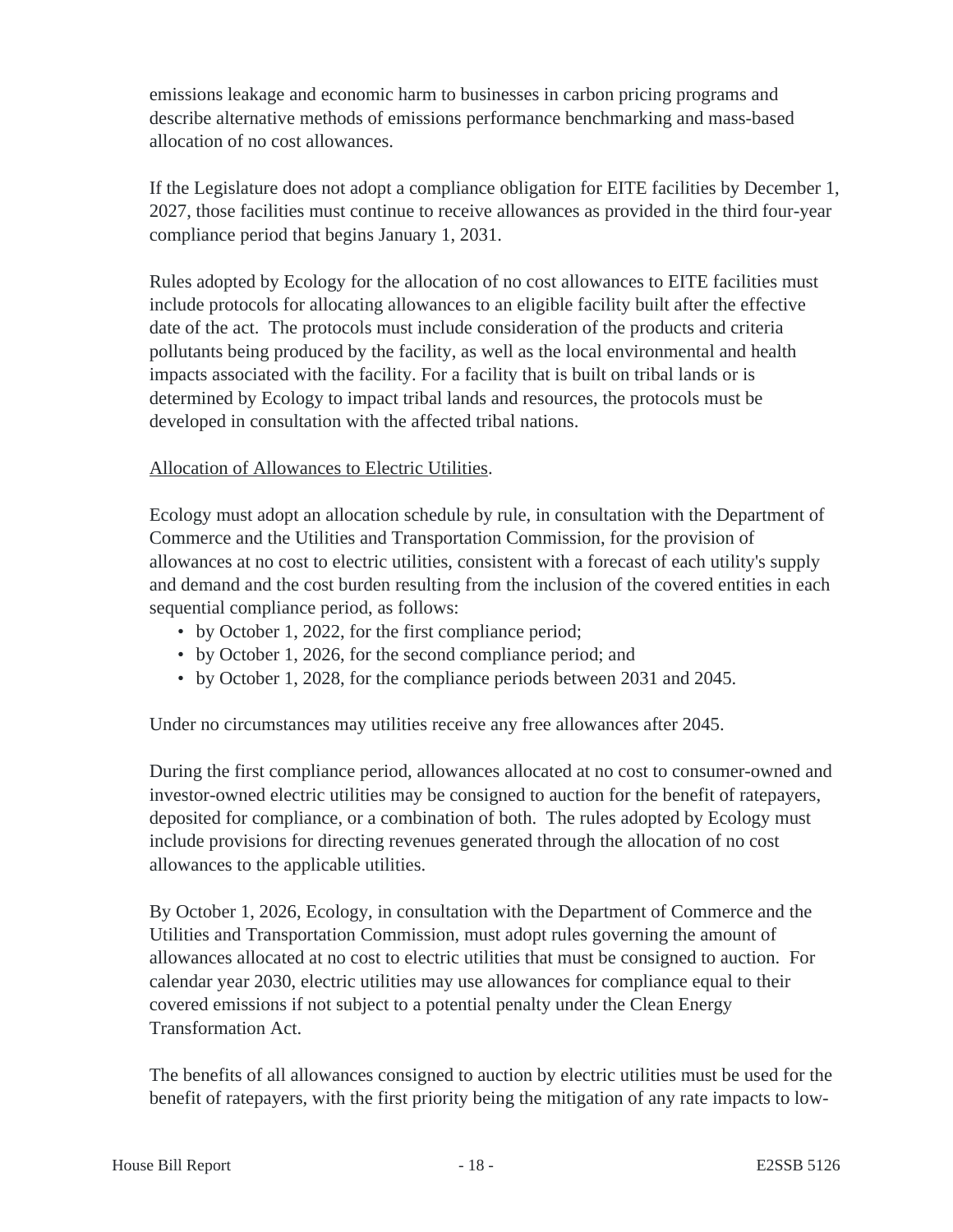income customers.

#### Allocation of Allowances to Natural Gas Utilities.

By October 1, 2022, Ecology must adopt rules, in consultation with the Utilities and Transportation Commission, establishing the methods and procedures for allocating allowances to natural gas utilities at no cost during the first two compliance periods. The rules must allow for a natural gas utility to be provided allowances to cover their emissions and decline proportionally with the cap. Allowances allocated at no cost to natural gas utilities must be consigned to auction for the benefit of ratepayers, deposited for compliance, or a combination of both.

By October 1, 2028, Ecology must adopt an allocation schedule for the provision of allowances for the benefit of ratepayers at no cost to natural gas utilities for the compliance periods between 2031 and 2040.

Beginning in 2023, 65 percent of the no-cost allowances allocated to natural gas utilities must be consigned to auction for the benefit of customers, including at a minimum eliminating any additional cost burden to low-income customers from the implementation of the Cap and Invest Program. Rules adopted must increase the percentage of allowances consigned to auction by 5 percent each year until a total of 100 percent is reached.

In order to qualify for no-cost allowances, covered entities that are natural gas utilities must provide copies of their GHG emissions reports filed with the United States Environmental Protection Agency under 40 C.F.R. Part 98 subpart NN - Supplier of Natural Gas and Natural Gas Liquids for calendar years 2015 through 2021 to Ecology on or before March 31, 2022. To continue receiving no-cost allowances, these reports must be provided to Ecology for each reporting year in the manner and by the dates provided under the state GHG Emissions Reporting Program as part of the GHG reporting requirements of the Cap and Invest Program.

# Emissions Containment Reserve Withholding.

To help ensure that the price of allowances remains sufficient to incentivize reductions in GHG emissions, Ecology must establish an emissions containment reserve and set an emissions containment reserve trigger price by rule. The trigger price must be set at a reasonable amount above the auction floor price and equal to the level established in jurisdictions with which Ecology has entered into a linkage agreement. In the event that the trigger price is met during an auction, Ecology must automatically withhold allowances as needed. Ecology must convert and transfer any allowances that have been withheld from auction into the Emissions Containment Reserve Account.

# Allowance Price Containment and Price Ceiling.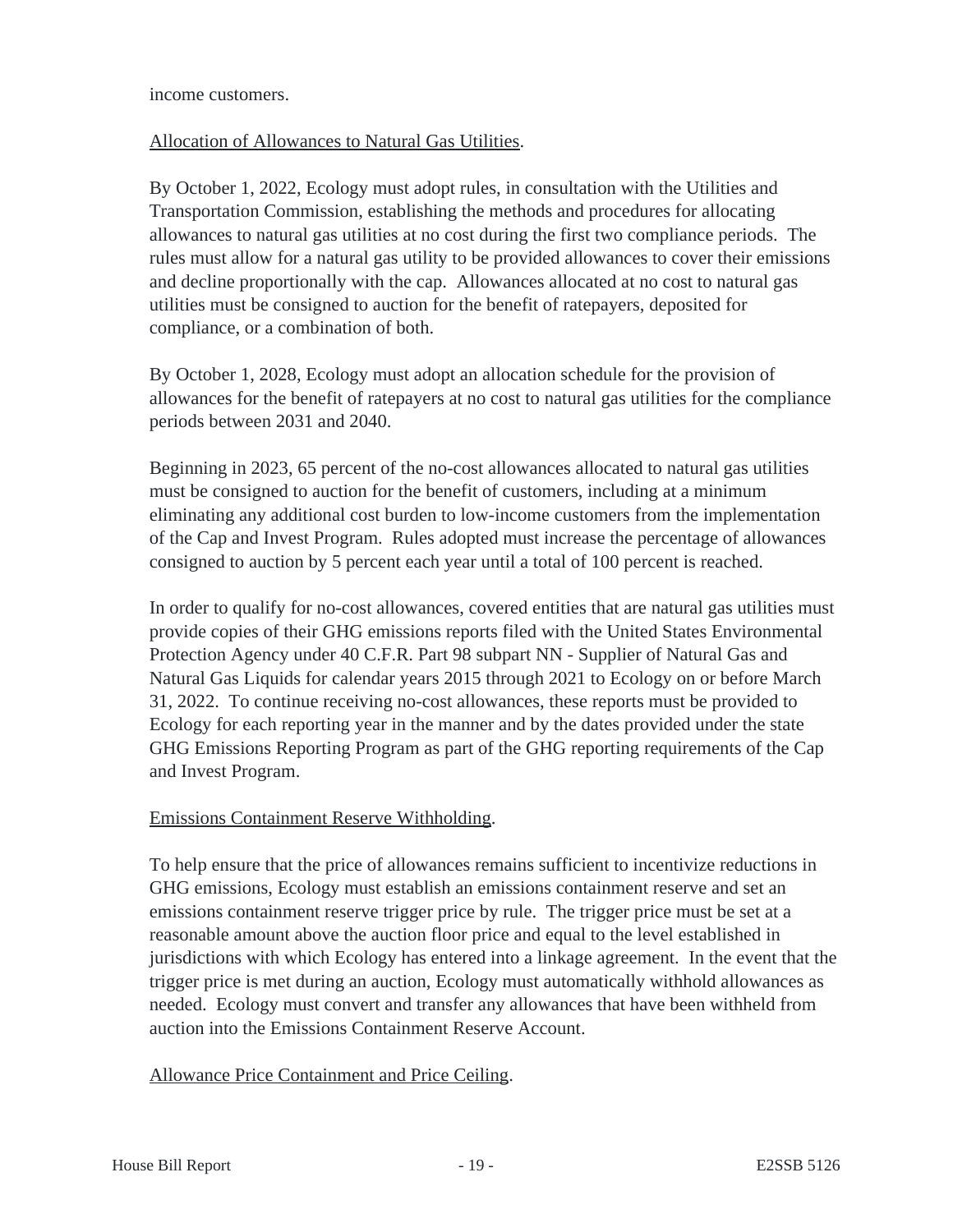To help minimize allowance price volatility in the auction, Ecology must adopt by rule an auction floor price and a schedule for the floor price to increase by a predetermined amount every year. Ecology may not sell allowances at bids lower than the auction floor price. Ecology's rules must specify holding limits that determine the maximum number of allowances that may be held for use or traded by a registered entity at any one time. Ecology must also establish an auction ceiling price to limit extraordinary prices and to determine when to offer allowances through the allowance price containment reserve.

#### Offsets.

Ecology must adopt by rule the protocols for establishing offset projects and securing offset credits that may be used to meet a portion of a covered or opt-in entity's compliance obligation under the Cap and Invest Program.

A total of no more than 5 percent of a covered or opt-in entity's compliance obligation during the first compliance period may be met by transferring offset credits. During these years, at least 50 percent of a covered or opt-in entity's compliance obligation satisfied by offset credits must be sourced from offset projects that provide direct environmental benefits in the state.

No more than 4 percent of a covered or opt-in entity's compliance obligation during the second compliance period may be met by transferring offset credits. During these years, at least 75 percent of a covered or opt-in entity's compliance obligation satisfied by offset credits must be sourced from offset projects that provide direct environmental benefits in the state. Ecology may reduce the 75 percent requirement if it determines there is not sufficient offset supply in the state to meet offset demand during the second compliance period.

The offset limits for the first and second compliance periods may be modified by rule when appropriate to ensure the achievement of the statewide emissions limits and to provide for alignment with other jurisdictions to which the state has linked. The limits may also be reduced for a specific covered or opt-in entity if Ecology determines that the entity has or is likely to:

- contribute substantively to cumulative air pollution burden in an overburdened community as determined by criteria established by Ecology; or
- violate any permits required by any federal, state, or local air pollution control agency where the violation may result in an increase in emissions.

An offset project on federally recognized tribal land does not count against the offset credit limits established for the first and second compliance periods. No more than 3 percent of a covered or opt-in entity's compliance obligation may be met by transferring offset credits from projects on federally recognized tribal land during the first compliance period. No more than 2 percent of a covered or opt-in entity's compliance obligation may be met by transferring offset credits from projects on federally recognized tribal land during the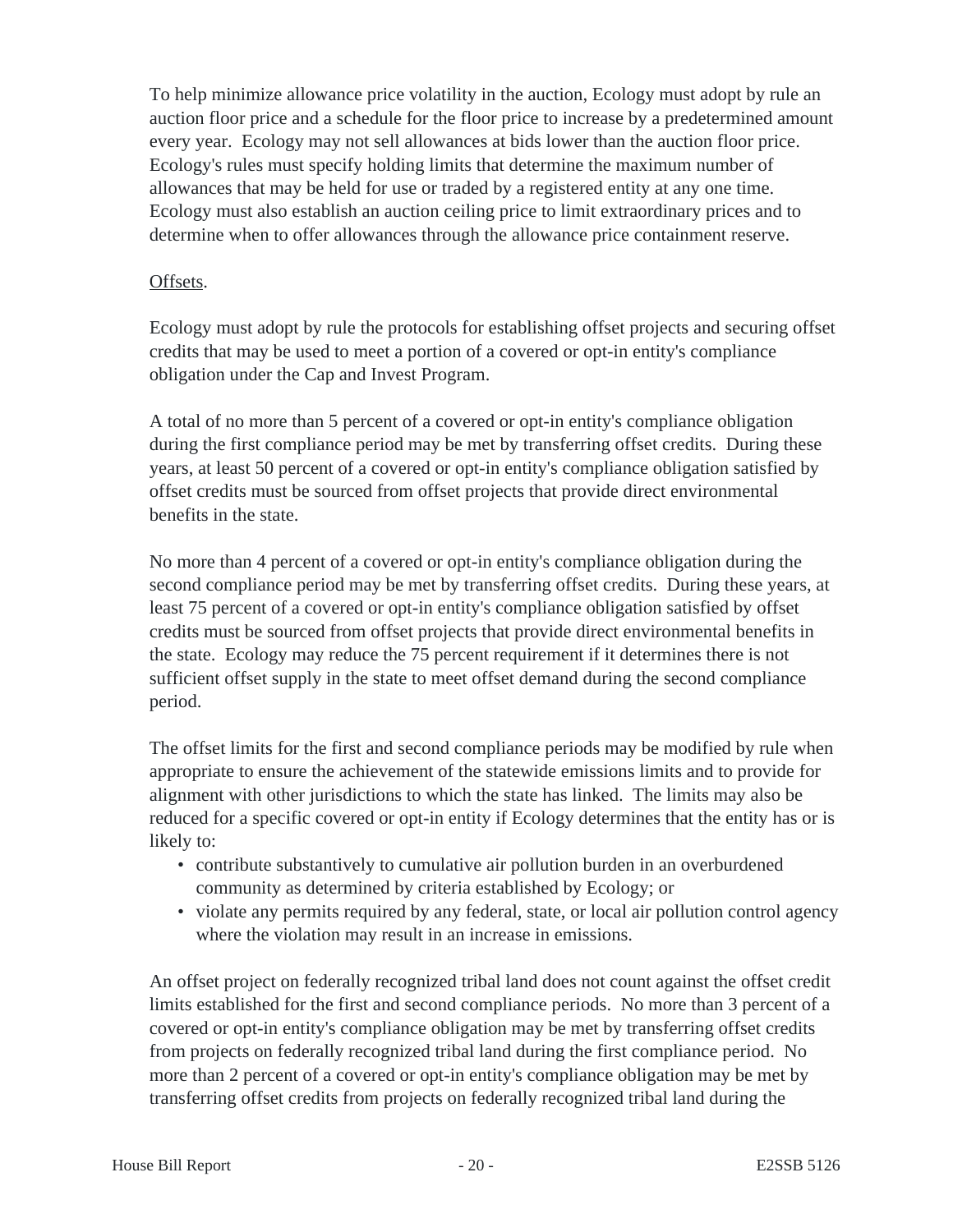second compliance period.

Any offset credits used may not be additional to or allow for an increase in the statewide emissions limits, as reflected in the annual allowance budgets. The offset credit must be registered and tracked as a compliance instrument.

Beginning in 2031, the limits on offset credits established for the second compliance period apply unless modified by rule as adopted by Ecology after a public consultation process.

#### Assistance Program for Offsets on Tribal Lands.

In order to ensure that a sufficient number of high-quality offset projects are available, Ecology must establish an assistance program for offset projects on federally recognized tribal lands in the state. The assistance may include, but is not limited to, funding or consultation for federally recognized tribal governments to assess a project's technical feasibility, investment requirements, development and operational costs, expected returns, administrative and legal hurdles, and project risks and pitfalls. Funding or assistance may be provided upon request by a federally recognized tribe.

It is the intent of the Legislature that not less than \$5 million be provided in the biennial omnibus operating appropriations act for the purposes of an assistance program for offsets on tribal lands.

#### Small Forestland Owner Work Group.

The Department of Natural Resources must contract with an eligible entity capable of providing public value to the state through the establishment and implementation of a Small Forestland Owner Work Group (Work Group). The purpose of the Work Group is to forward the goals and implementation of the Cap and Invest Program by identifying possible carbon market opportunities, including, but not limited to, the provision of offset credits that qualify under the Program, and other incentive-based GHG reduction programs that Washington landowners may be able to access, including compliance markets operated by other jurisdictions, voluntary markets, and federal, state, and private programs for forestlands that can be leveraged to achieve carbon reductions.

The Work Group must transmit a final report to Ecology by December 1, 2022, that provides recommendations for incentives, the implementation of incentives, and payment structures necessary to support small forestland owners and any recommendations around extending the Work Group or making the Work Group permanent. Ecology must submit the final report to the Legislature by December 31, 2022.

#### Compliance Obligations.

A covered or opt-in entity has a compliance obligation for its emissions during each four-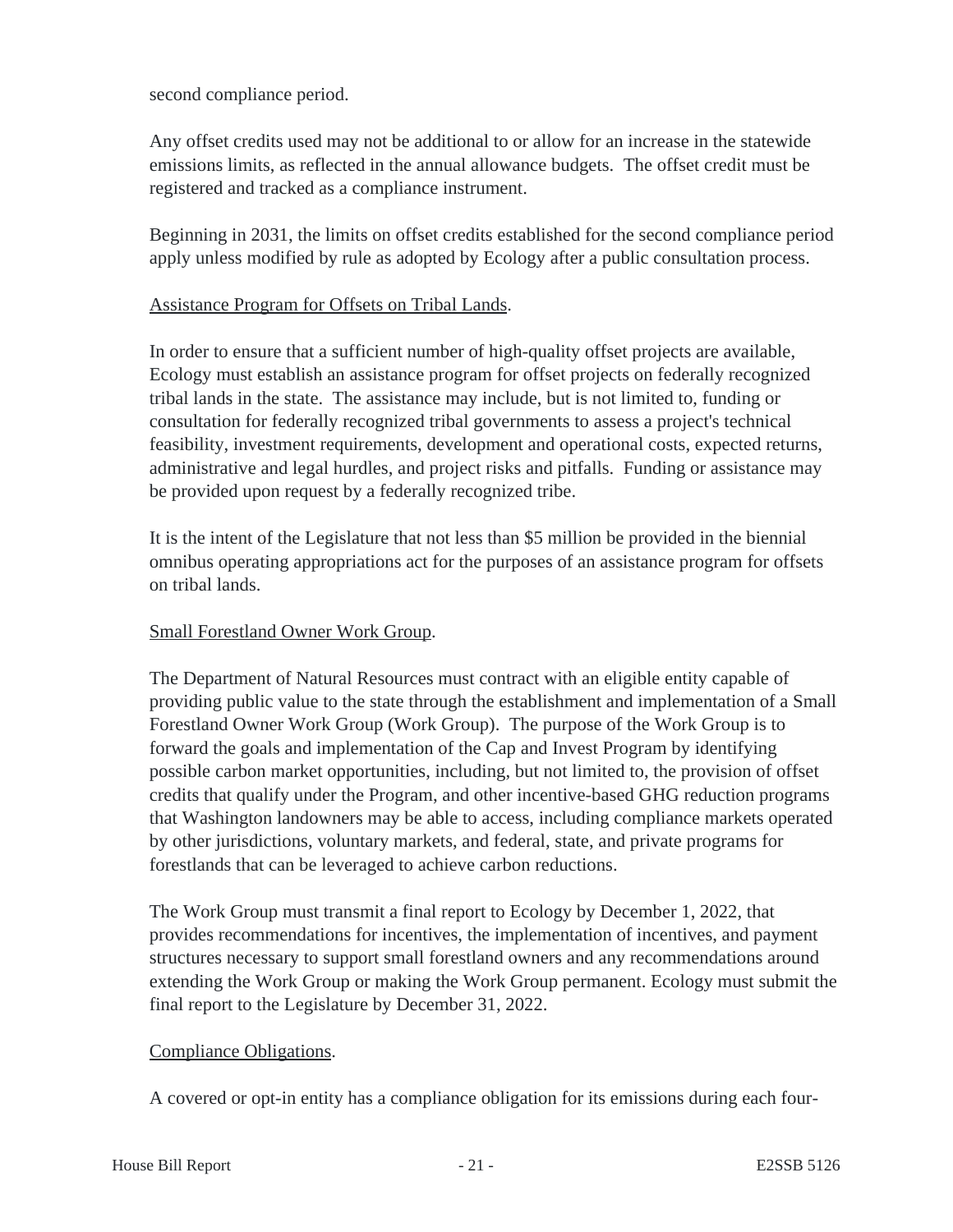year compliance period beginning January 1, 2023. A covered or opt-in entity must transfer a number of compliance instruments, including eligible offset credits, equal to their covered emissions by November 1 of each calendar year in which the entity has a compliance obligation. Ecology must set by rule a percentage of compliance instruments that must be transferred in each year of the compliance period such that covered and opt-in entities are allowed to smooth their compliance obligation within the compliance period, but must fully satisfy their compliance obligation over the course of the compliance period, in a manner similar to external GHG emissions trading programs in other jurisdictions.

A covered or opt-in entity submitting insufficient compliance instruments to meet its compliance obligation is subject to a penalty.

Older vintage allowances must be retired before newer vintage allowances. A covered or opt-in entity may not borrow an allowance from a future allowance year to meet a current or part compliance obligation. Upon receipt by Ecology of all compliance instruments transferred by a covered entity or opt-in entity to meet its compliance obligation, Ecology shall retire the allowances or offset credits.

# Contingent Effective Date for Compliance Obligations.

In order to coordinate and synchronize the Cap and Invest Program with other transportation-related investments, compliance obligations under the Program do not take effect until a separate additive transportation revenue act becomes law, at which time the Department of Licensing must provide written notice to the Chief Clerk of the House of Representatives, the Secretary of the Senate, and the Office of the Code Reviser.

"Additive transportation revenue act" means an act, enacted after April 1, 2021, in which the State Fuel Tax is increased by an additional and cumulative tax rate of at least 5 cents per gallon of fuel

#### Enforcement.

All covered and opt-in entities are required to submit compliance instruments in a timely manner to meet their compliance obligations and must comply with all requirements for monitoring, reporting, holding, and transferring emission allowances and other provisions of the Cap and Invest Program.

If a covered or opt-in entity does not submit sufficient compliance instruments to meet its compliance obligation by the specified transfer dates, a penalty of four allowances for every one compliance instrument that is missing must be submitted to Ecology within six months. When a covered entity or opt-in entity reasonably believes that it will be unable to meet a compliance obligation, the entity must immediately notify Ecology. Upon receiving notification, Ecology shall issue an order requiring the entity to submit the penalty allowances.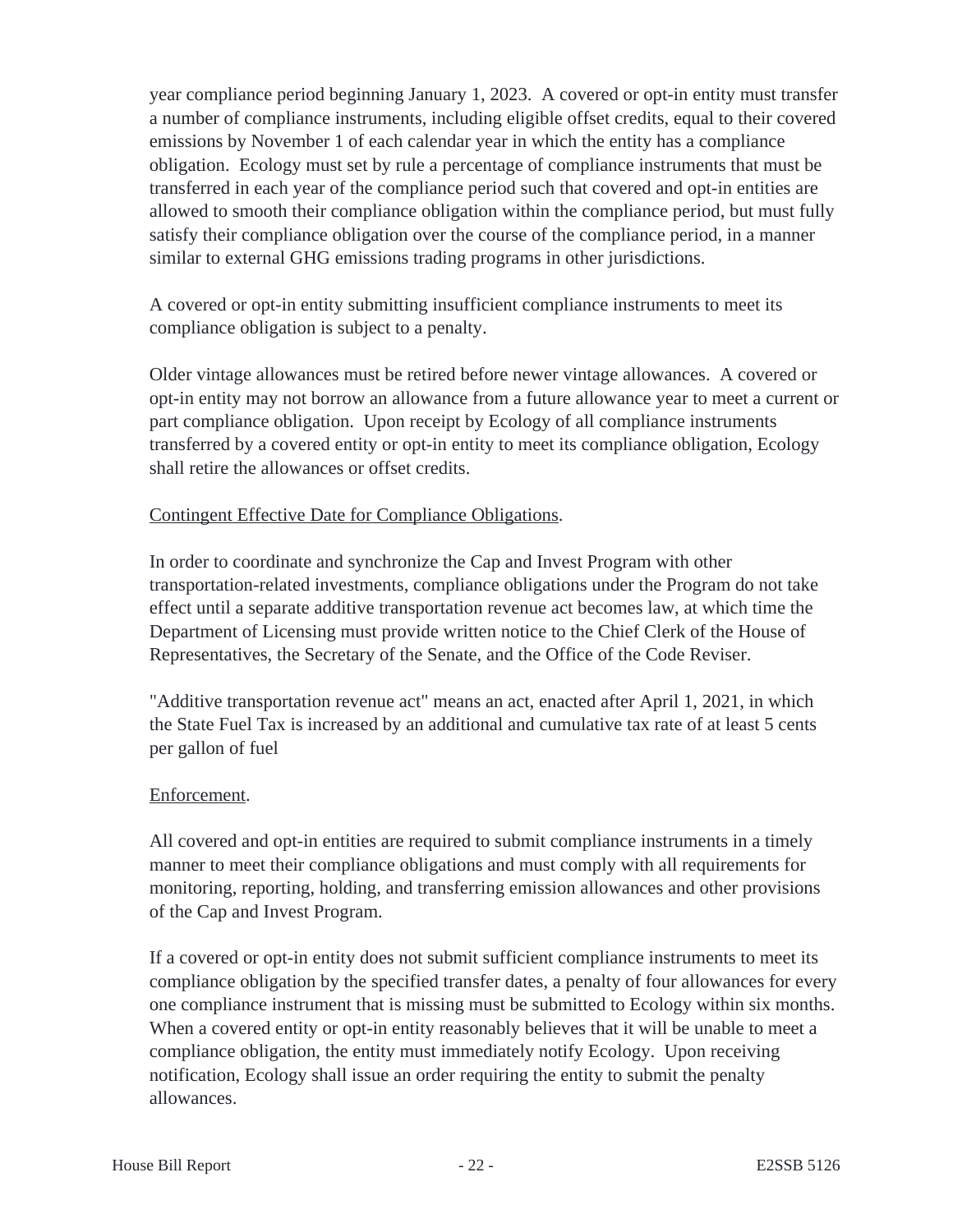If a covered or opt-in entity fails to submit penalty allowances as required, Ecology must issue an order or issue a new penalty of up to \$10,000 per day per violation, or both, for failure to submit penalty allowances. The order may include a plan and schedule for coming into compliance.

Ecology may issue a penalty up to \$50,000 per day per violation for violations of the provisions protecting against bidder collusion and market manipulation. For the first compliance period, Ecology may reduce the amount of the penalty by adjusting the monetary amount or the number of penalty allowances.

All penalties must be deposited into the Climate Investment Account.

Appeals of order and penalties must be made to the Pollution Control Hearings Board.

#### Preemption Provisions.

No city, town, county, township, or other subdivision or municipal corporation of the state may implement a charge or tax based exclusively upon the quantity of GHG emissions.

No state agency may adopt or enforce a program that regulates GHG emissions from a stationary source except as provided under the Cap and Invest Program.

The Cap and Invest Program preempts the provisions of Ecology's Clean Air Rule.

#### Linkage with Other Jurisdictions.

Ecology must seek to link the Cap and Invest Program with those of other jurisdictions in order to:

- allow for the mutual use and recognition of compliance instruments issued by Washington and other linked jurisdictions;
- broaden the GHG emission reduction opportunities to reduce the costs of compliance on covered entities and consumers;
- enable allowance auctions to be held jointly and provide for the use of a unified tracking system for compliance instruments;
- enhance market security;
- reduce program administration costs; and
- provide consistent requirements for covered entities whose operations span jurisdictional boundaries.

The Director of Ecology is authorized to execute linkage agreements with other jurisdictions with established external GHG emissions trading programs. A linkage agreement must cover the following:

• provisions relating to quarterly auctions;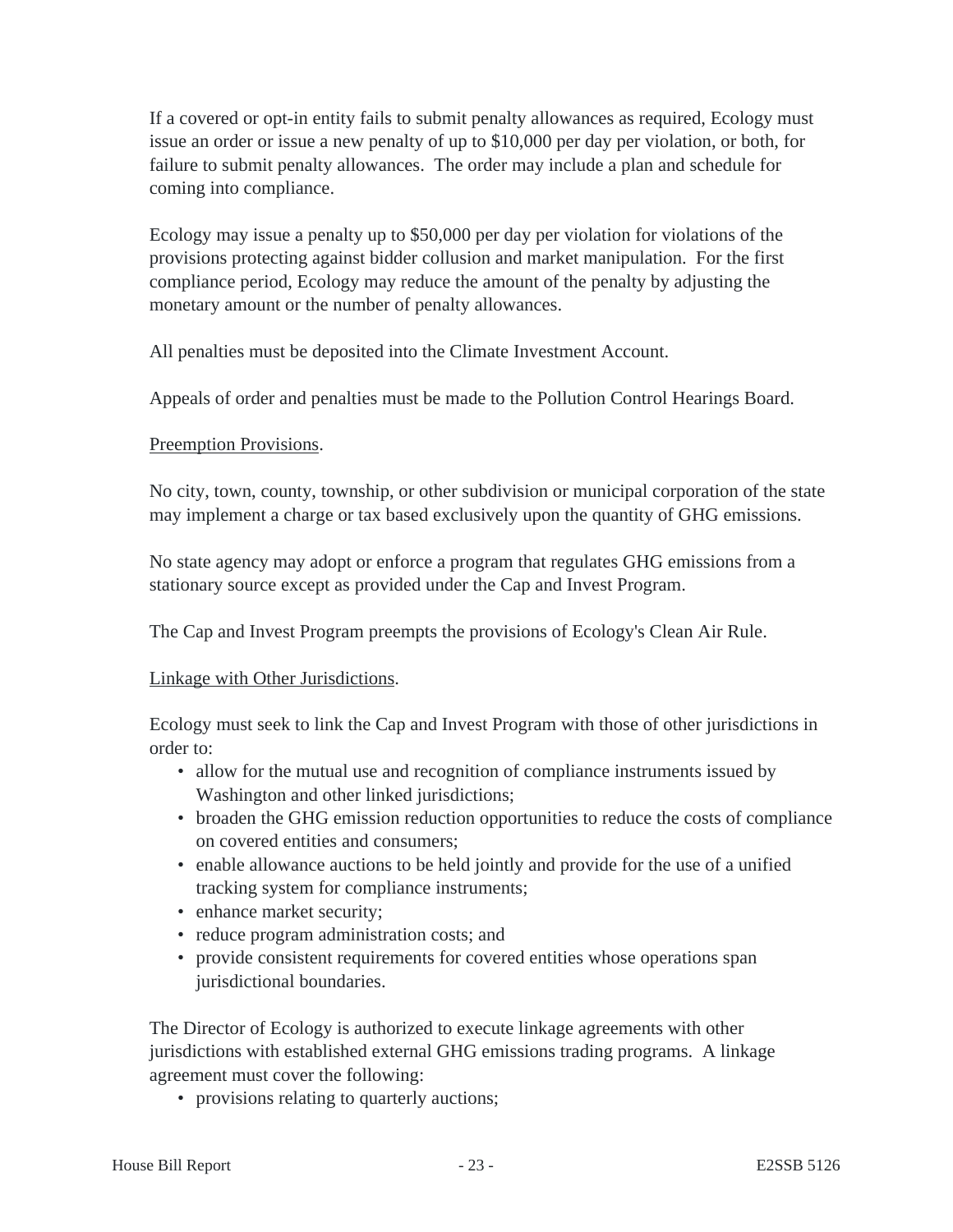- provisions related to holding limits to ensure no entities in any of the linked programs are disadvantaged relative to their counterparts in the participating jurisdictions;
- other requirements, such as GHG reporting and verification, offset protocols, criteria, and process, and supervision and enforcement to prevent fraud, abuse, and market manipulation;
- common program registry, electronic auction platform, tracking systems for compliance instruments, and monitoring of compliance instruments;
- provisions to ensure coordinated administrative and technical support;
- provisions for public notice and participation; and
- provisions to collectively resolve differences, amend the agreements, and delink or otherwise withdraw from the agreements.

Before entering into a linkage agreement, Ecology must evaluate and make a finding regarding whether the aggregate number of unused allowances in a linked program would reduce the stringency of Washington's Program and the state's ability to achieve its GHG emissions reduction limits. Ecology must include in its evaluation a consideration of pre-2020 unused allowances that may exist in the program with which it is proposing to link. Before entering into a linkage agreement, Ecology must also establish a finding that the linking jurisdiction and the linkage agreement meets certain criteria and conduct a public comment process to obtain input and a review of the linkage agreement by relevant stakeholders and other interested parties. The input received from the public comment process must be considered before finalizing a linkage agreement.

In the event that Ecology determines that a full linkage agreement is unlikely to meet the required criteria, it may enter into a linkage agreement with limitations, including limits on the share of compliance that may be met with allowances originating from linked jurisdictions.

A linkage agreement approved by Ecology must:

- ensure that the linking jurisdiction has provisions to ensure the distribution of benefits from the linked program to vulnerable populations and overburdened communities;
- be determined by Ecology to not yield net adverse impacts to either jurisdictions' highly impacted communities or analogous communities in the aggregate, relative to the baseline level of emissions; and
- not adversely impact Washington's ability to achieve its statewide emission reduction limits.

The state retains all legal and policymaking authority over the design and enforcement of its Cap and Invest Program.

# Rulemaking.

Ecology must adopt rules to implement the provisions of the Cap and Invest Program. Ecology may adopt emergency rules for initial implementation of the program, to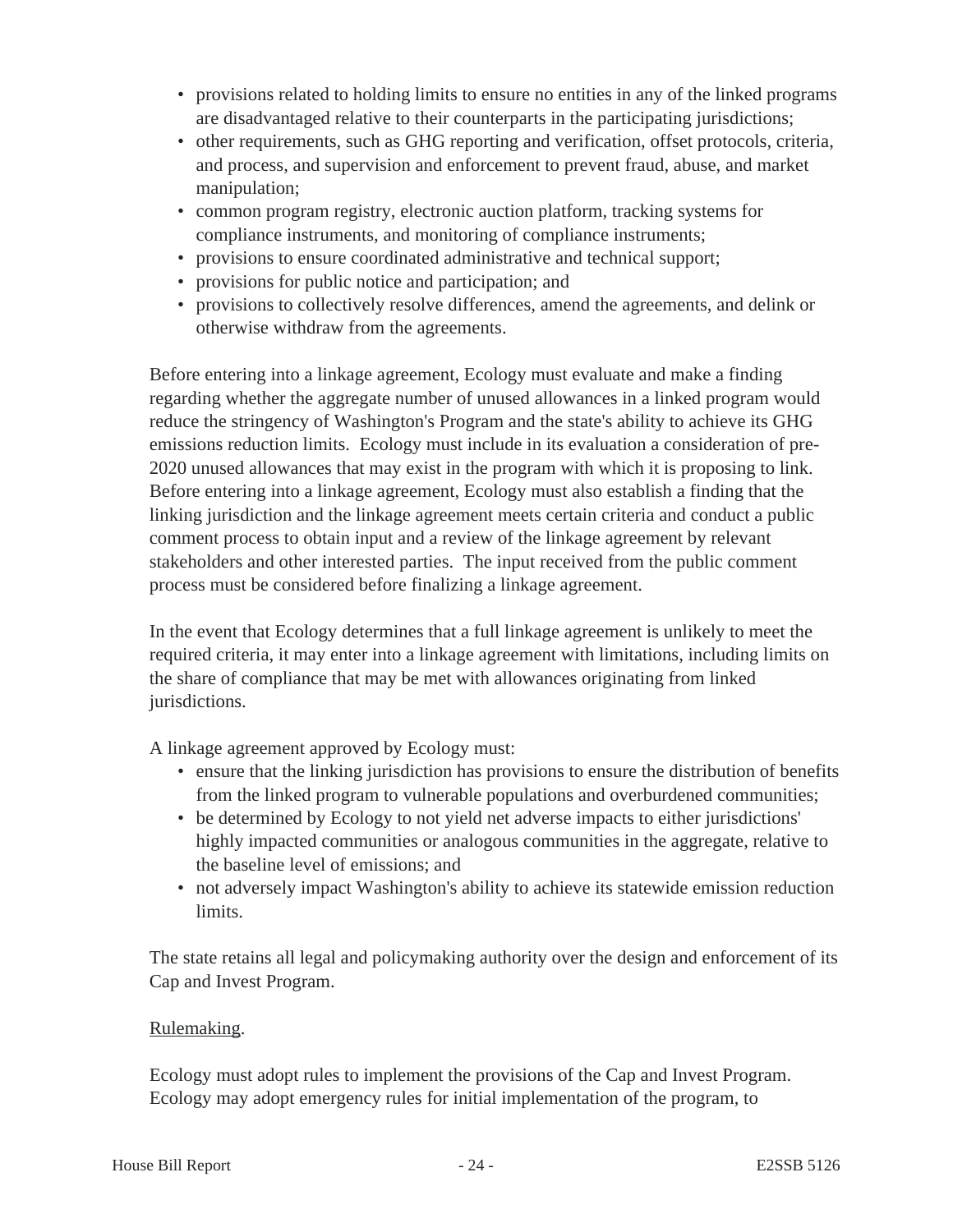implement the state omnibus appropriations act for the 2021-2023 fiscal biennium, and to ensure that reporting and other program requirements are determined early for the purpose of program design and early notice to covered entities.

# Expenditure Targets.

It is the intent of the Legislature that each year the total investments made through the Carbon Emissions Reduction Account, the Climate Commitment Account, the Natural Climate Solutions Account, and the Air Quality and Health Disparities Improvement Account achieve the following:

- a minimum of not less than 35 percent and a goal of 40 percent of total investments that provide direct and meaningful benefits to vulnerable populations within the boundaries of overburdened communities identified under the HEAL Act; and
- in addition, a minimum of not less than 10 percent of total investments that are used for programs, activities, or projects formally supported by a resolution of an Indian tribe, with priority given to otherwise qualifying projects directly administered or proposed by an Indian tribe.

The state must develop a process by which to evaluate the impacts of the investments made under the Cap and Invest Program, work across state agencies to develop and track priorities across the different eligible funding categories, and work with the Environmental Justice Council.

No expenditures may be made from the Carbon Emissions Reduction Account, the Climate Investment Account, or the Air Quality and Health Disparities Improvement Account if, by April 1, 2023, the Legislature has not considered and enacted request legislation brought forth by Ecology that outlines a compliance pathway specific to EITE businesses for achieving their proportionate share of the state's emissions reduction limits through 2050.

# Carbon Emissions Reduction Account.

The Carbon Emissions Reduction Account is created in the State Treasury. Moneys in the account may be spent only after appropriation. Expenditures in the account are intended to affect reductions in transportation sector carbon emissions through a variety of carbon reducing investments. These can include, but are not limited to:

- transportation alternatives to single occupancy passenger vehicles;
- reductions in single occupancy passenger vehicle miles traveled;
- reductions in per mile emissions in vehicles; and
- emission reduction programs for freight transportation, including motor vehicles and rail, as well as for ferries and other maritime and port activities.

Expenditures from the account may only be made for transportation carbon emission reducing purposes and may not be made for highway purposes, except as otherwise specified.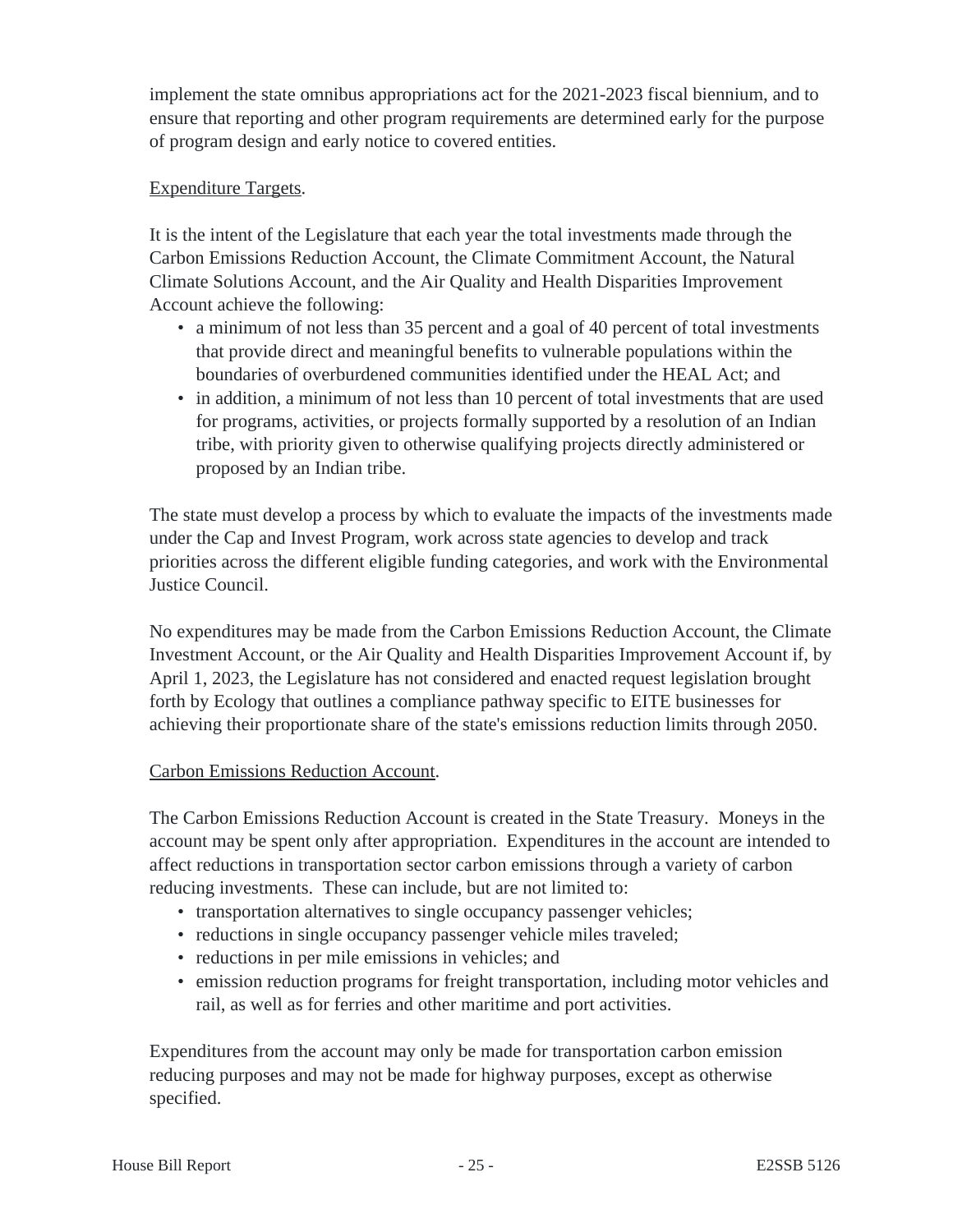It is the Legislature's intent that expenditures from the account used to reduce carbon emissions be made with the goal of achieving equity for communities that historically have been omitted or adversely impacted by past transportation policies and practices.

#### Climate Investment Account.

The Climate Investment Account is created in the State Treasury. Except as otherwise noted, all receipts from the auction of allowances under the Cap and Invest Program must be deposited into the account.

Projects or activities funded from the account must:

- meet high labor standards, including family sustaining wages, providing benefits including health care and employer-contributed retirement plans, career development opportunities; and
- maximize access to economic benefits from such projects for local workers and diverse businesses.

Each contracting entity's proposal for projects and activities funded from the account must be reviewed for equity and opportunity improvements efforts.

Moneys in the account may be used only for projects and programs that achieve the purposes of the Cap and Invest Program. Moneys in the account must first be appropriated for the administration of the requirements of the Cap and Invest Program, in an amount not to exceed 5 percent of the total receipt of funds from allowance auction proceeds.

Beginning July 1, 2024, and annually thereafter, the State Treasurer shall distribute funds in the account as follows:

- 75 percent of the moneys to the Climate Commitment Account; and
- 25 percent of the moneys to the Natural Climate Solutions Account.

These allocations must be reviewed by the Legislature on a biennial basis based on the changing needs of the state in meeting its clean economy and GHG reduction goals in a timely, economically advantageous, and equitable manner.

# Climate Commitment Account.

The Climate Commitment Account is created in the State Treasury. The account must receive moneys distributed to it from the Climate Investment Account. Moneys in the account may be spent only after appropriation. Projects, activities, and programs eligible for funding from the account must be physically located in Washington and include, but are not limited to, the following:

- implementing the Working Families Tax Rebate;
- supplementing the Growth Management Planning and Environmental Review Fund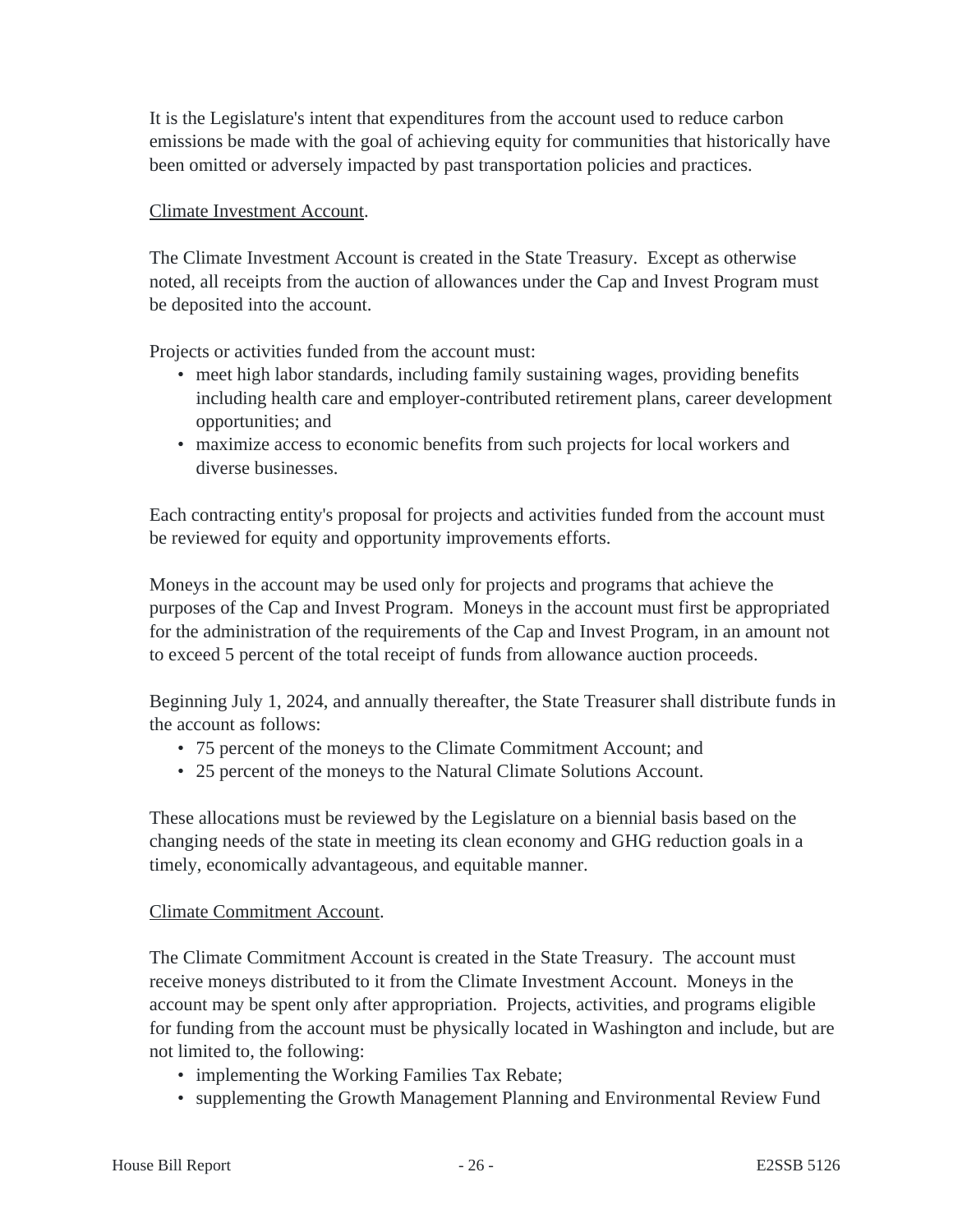for the purpose of making grants or loans to local governments for the purposes of the Growth Management Act;

- programs, activities, or projects that reduce and mitigate impacts from GHGs and copollutants in overburdened communities;
- programs, activities, or projects that deploy renewable energy resources;
- programs, activities, or projects that increase the energy efficiency or reduce GHG emissions of industrial facilities;
- programs, activities, or projects that achieve energy efficiency or emissions reductions in the agricultural sector;
- programs, activities, or projects that increase energy efficiency in new or existing buildings or that promote low-carbon architecture;
- programs, activities, or projects that promote the electrification and decarbonization of new and existing buildings;
- programs, activities, or projects that improve energy efficiency, including district energy, and investments in market transformation of high efficiency electric appliances and equipment for space and water heating;
- clean energy transition and assistance programs, activities, or projects that assist affected workers or people with lower incomes during the transition to a clean energy economy;
- programs, activities, or projects that reduce emissions from landfills and waste-toenergy facilities through diversion of organic materials, methane capture or conversion strategies, or other means;
- carbon dioxide removal projects, programs, and activities; and
- activities to support efforts to mitigate and adapt to the effect of climate change affecting Indian tribes, including capital investments in support of the relocation of Indian tribes located in areas at heightened risk due to anticipated sea level rise, flooding, or other disturbances caused by climate change. The Legislature intends to dedicate at least \$50 million per biennium from the account for this purpose.

Moneys in the account may not be used for projects or activities that would violate tribal treaty rights or result in significant long-term damage to critical habitat or ecological functions. Investments from the account must result in long-term environmental benefits and increased resilience to the impacts of climate change.

# Natural Climate Solutions Account.

The Natural Climate Solutions Account is created in the State Treasury. All moneys directed to the account from the Climate Investment Account must be deposited into the account. Moneys in the account may be spent only after appropriation. Moneys in the account are intended to increase the resilience of the state's waters, forests, and other vital ecosystems to the impacts of climate change, conserve working forestlands at risk of conversion, and increase their carbon pollution reduction capacity through sequestration, storage, and overall system integrity. Moneys in the account must be spent in a manner that is consistent with existing and future assessments of climate risks and resilience from the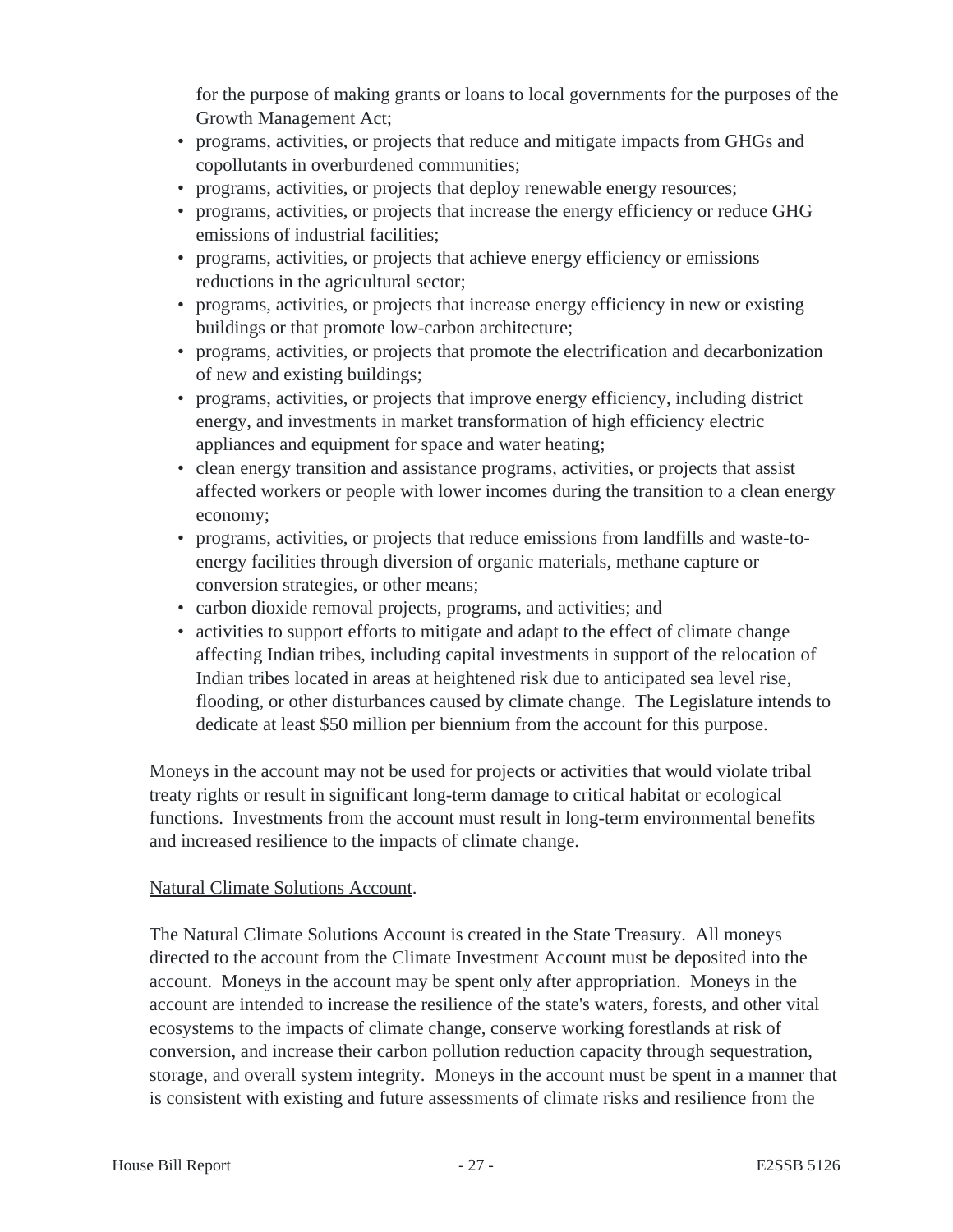scientific community and expressed concerns of and impacts to overburdened communities.

Moneys in the account may be allocated for the following purposes:

- clean water investments that improve resilience from climate impacts; and
- healthy forest investments to improve resilience from climate impacts.

Moneys in the account may not be used for projects that would violate tribal treaty rights or result in significant long-term damage to critical habitat or ecological functions. Investments from this account must result in long-term environmental benefits and increased resilience to the impacts of climate change.

#### Air Quality and Health Disparities Improvement Account.

The Air Quality and Health Disparities Improvement Account is created in the State Treasury. Moneys in the account may be spent only after appropriation. Expenditures from the account are intended to:

- improve air quality through the reduction of criteria pollutants, including through effective air quality monitoring and the establishment of adequate baseline emissions data; and
- reduce health disparities in overburdened communities by improving health outcomes through the reduction or elimination of environmental harms and the promotion of environmental benefits.

Moneys in the account may be used for either capital budget or transportation budget purposes, or both.

It is the intent of the Legislature that not less than \$20 million per biennium be dedicated to the account.

#### Joint Legislative Audit and Review Committee.

By December 1, 2029, the Joint Legislative Audit and Review Committee (JLARC) must analyze the impacts of the initial five years of program implementation and must submit a report summarizing the analysis to the Legislature. The analysis must include certain minimum components, including:

- costs and benefits, including environmental and public health costs and benefits, associated with the Cap and Invest Program;
- an evaluation of the information provided by the Department of Ecology in its 2027 program evaluation;
- a summary of the estimated total statewide costs and benefits attributable to the Program, including state agency administrative costs and covered entity compliance costs; and
- an evaluation of the impacts of the program on low-income households.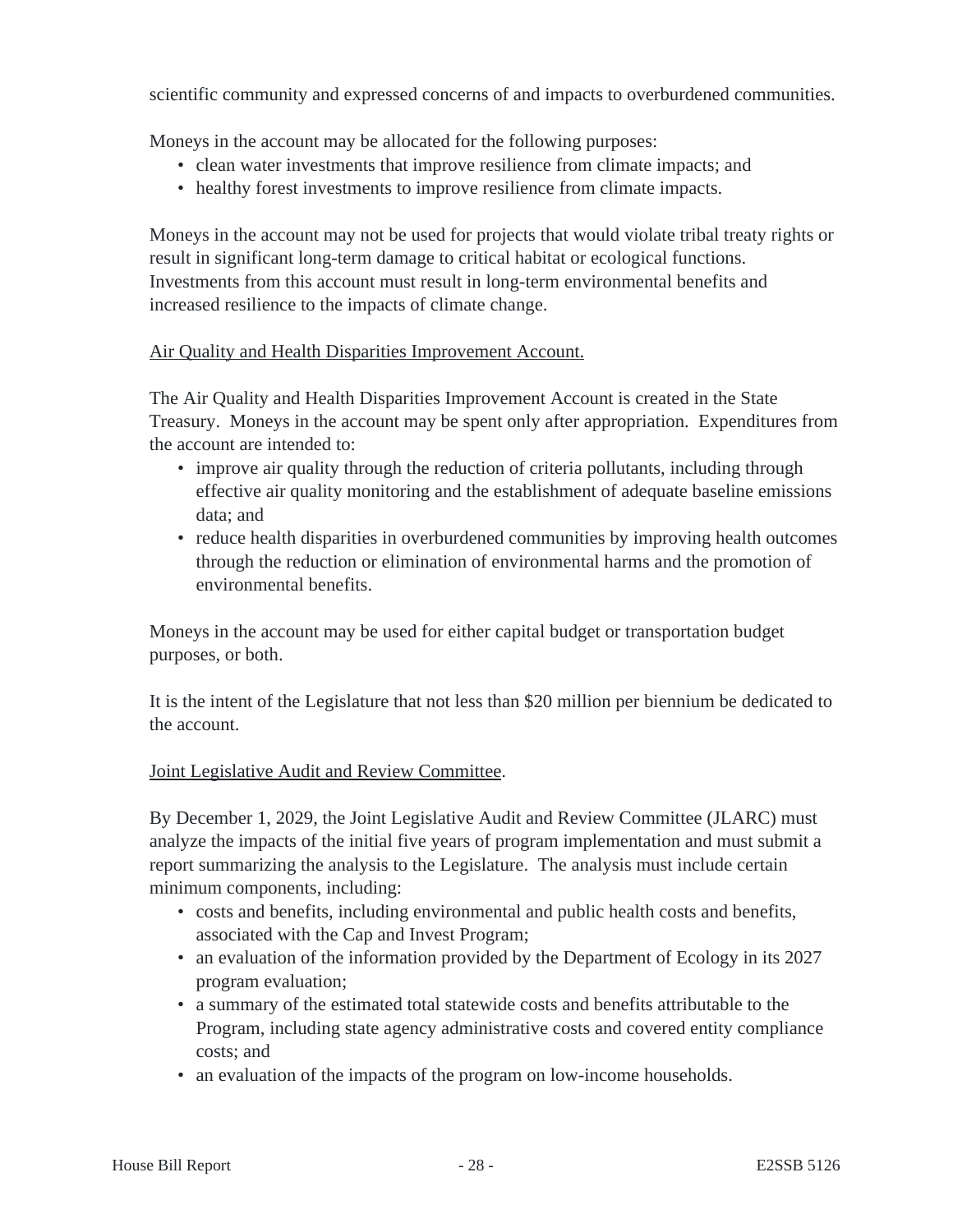# Greenhouse Gas Reporting and Verification.

Ecology must adopt rules requiring persons to report emissions of GHGs where those emissions from a single facility, or from electricity or fossil fuels sold in Washington by a single supplier or local distribution company, meet or exceed 10,000 MTCO2e annually. Annual reports must include emissions data for the preceding calendar year and be submitted to Ecology by March 31 of the year in which the report is due. The reporting rules must support implementation of the Cap and Invest Program.

Ecology must establish by rule the methods of verifying the accuracy of emissions reports. Verification requirements apply at a minimum to:

- persons that are required to report GHGs, if those emissions equal or exceed 25,000 MTCO2e emissions, including carbon dioxide from biomass-derived fuels; or
- persons who have a compliance obligation under the Cap and Invest Program in any year of the current compliance period.

Ecology may adopt rules to accept verification reports from a linked jurisdiction where Ecology deems the methods or procedures are substantively similar.

When a person that holds a compliance obligation under the Cap and Invest Program fails to submit an emissions data report, or fails to obtain a positive emissions data verification statement, Ecology may assign an emissions level for that person.

Ecology may by rule include additional gases to the definition of GHG if that gas has been included in external GHG emission trading programs where Washington has a linkage agreement in effect. Ecology must update its rules whenever needed to ensure consistency with emissions reporting requirements for linked jurisdictions.

# Contingent Expiration Date.

The Cap and Invest Program, and any rules adopted by Ecology to implement the Program, are suspended on December 31, 2055, in the event that the statewide 2050 emission limits have been met for two or more consecutive years.

#### Pacific Northwest Electric Power and Conservation Planning Council.

Both of Washington's delegates to the Pacific Northwest Electric Power and Conservation Planning Council may reside on the same side of the Cascade Mountains as long as this deviation from the requirement that the members otherwise reside on either side of the crest of the Cascade Mountains does not exceed 12 months in any 10-year period.

# Expenditure Reports.

Ecology must prepare, post on the agency's website, and submit to the appropriate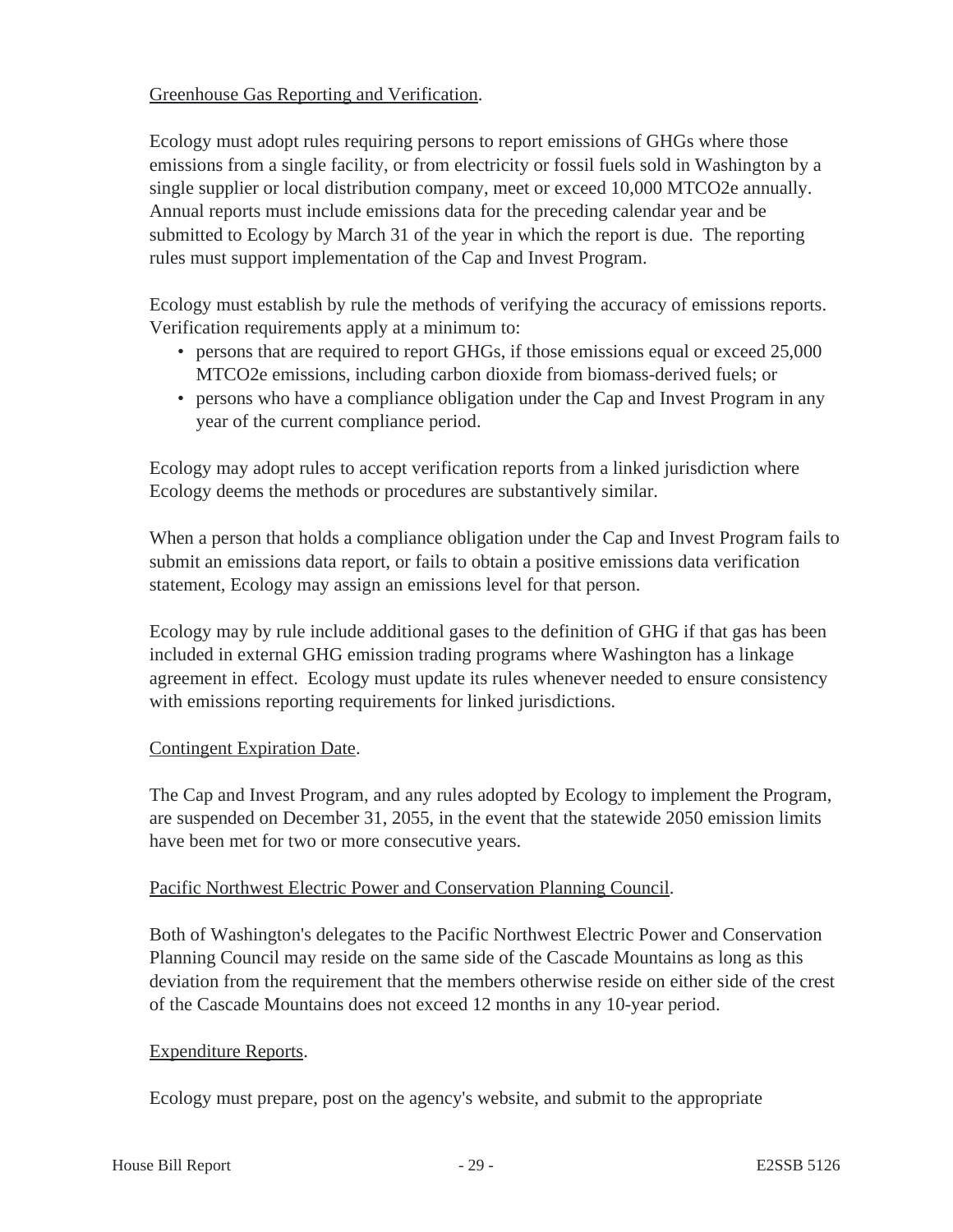committees of the Legislature an annual report that identifies all distributions of moneys from the Carbon Emissions Reduction Account, the Climate Investment Account, and the Air Quality and Health Disparities Improvement Account. The report must identify, at a minimum, the recipient of the funding, the amount of the funding, the purpose of the funding, the actual end result or use of the funding, whether the project that received funding produced any verifiable reduction in GHG emissions or reduced GHG emissions, the cost per carbon dioxide equivalent metric ton of reduced GHG emissions, and a comparison to other GHG emissions reduction projects in order to facilitate the development of cost-benefit ratios for GHG emissions reduction projects.

Ecology must require by rule that recipients of funds report the information required for the agency to carry out its duties.

#### Residential Heating Assistance Program.

Ecology, in collaboration with interested stakeholders, must develop a proposal for assisting households that, for residential home heating, use fuels that are not electricity or natural gas. The proposal must give priority to assisting low-income households through weatherization, conservation and efficiency services, and bill assistance.

In the event that Ecology, in collaboration with interested stakeholders, determines that the proposal requires legislative action, the agency must submit its recommendations for proposed legislation to the appropriate committees of the Legislature no later than September 15, 2022.

# **Appropriation:** None.

**Fiscal Note:** Available.

**Effective Date:** The bill takes effect 90 days after adjournment of the session in which the bill is passed.

# **Staff Summary of Public Testimony (Environment & Energy):**

(In support) Tribal communities are already climate refugees. Tribal nations urge that the state take significant action against climate change. Climate change represents an existential threat to tribal nations and tribal cultural and ecological resources. The tribal consultation provisions in this bill are important. This bill advances climate action by capping and reducing emissions and investing in climate resilience. This bill commits to tracking and reducing other sources of pollution in overburdened communities. Air quality improvements reduce hospitalizations and death. The negative impacts of air quality are borne disproportionately by minority communities. This bill utilizes the Environmental Health Disparities Map hosted by the Department of Health. This bill limits offsets and reduces access to offsets by entities that are not meeting their emissions and air quality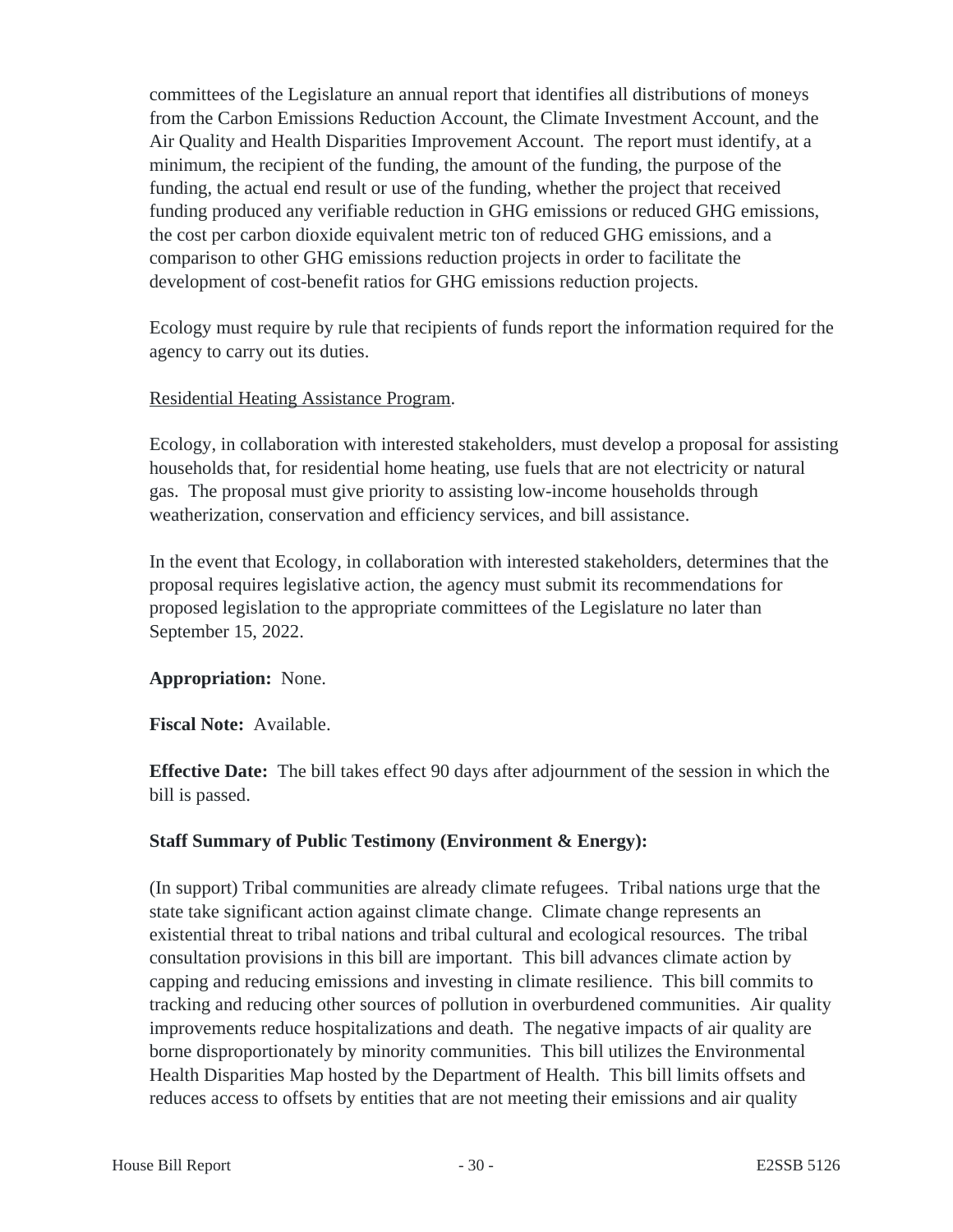targets. Cap and trade is a tried-and-true framework for addressing pollution in the United States. This bill gives a platform that starts to make a future for the next generations. Black Washingtonians will have a seat at the table in the implementation of this bill through the Environmental Justice and Equity Advisory Panel. This bill accommodates the unique operational concerns of natural gas utilities.

(Opposed) Washington has one of the cleanest grids on the nation, and the state should be encouraging manufacturers to site in the state to take advantage of our clean, green power. This program will add 18 cents to a gallon of gas and 21 cents to a gallon of diesel in the first year of implementation, which will exert cost burdens on businesses and consumers in the state. Most of the businesses in this state employ 19 or fewer employees and face razorthin margins. Ninety-seven percent of trucking companies are small. Alternative fuel trucks are not yet feasible, which will necessitate the trucking industry to bear significant cost increases. Businesses in Washington need to know that their competitors in other jurisdictions will not be given an unfair advantage. Farmers are concerned about fuel cost increases. All farms rely on fossil fuels. Higher fuel costs increase the cost to grow crops and make Washington farmers less competitive. The benefits of this bill do not flow back to farmers because of the labor requirements embedded in the expenditure provisions. Farm workers are very vulnerable to the impacts of climate change and environmental degradation. Farm workers in California have given testimony about the damage of cap and trade programs. Farm workers are finding that it is imperative to continue to fight against policy schemes that give more power to the rich and to corporations. There are too many loopholes for companies to abuse the program. Cap and trade is trickle-down environmentalism. Cap and trade programs do not lower emissions. This bill does not change the policies and corporate practices that impose harms on communities of color.

(Others) There are concerns for easing the burden on EITE businesses. Criteria pollutants and carbon emissions are two distinct policy targets. The bill gets significantly more expensive for EITEs beginning in 2035.

# **Staff Summary of Public Testimony (Appropriations):**

(In support) Climate change is a big issue for tribal communities. Tribal governments are committed to climate resilience, wildlife preservation, and ecological restoration. The bill needs to be strengthened so that the state does not subsidize major new polluters. The state would be granting free allowances to a new silicon smelter located in Northeast Washington. Incentives need to be tied to positive outcomes for overburdened communities. This bill would meaningfully and comprehensively confront Washington's impacts from climate change. This bill is projected to reduce greenhouse gas (GHG) emissions significantly by 2030, as well as criteria pollution in overburdened communities. This program is projected to generate billions of dollars of revenue over the next 14 years. This bill has gotten increasingly stronger during the legislative process, particularly as it pertains to transportation expenditures and investments for tribal nations and frontline and overburdened communities. This bill offers the opportunity for generational investments in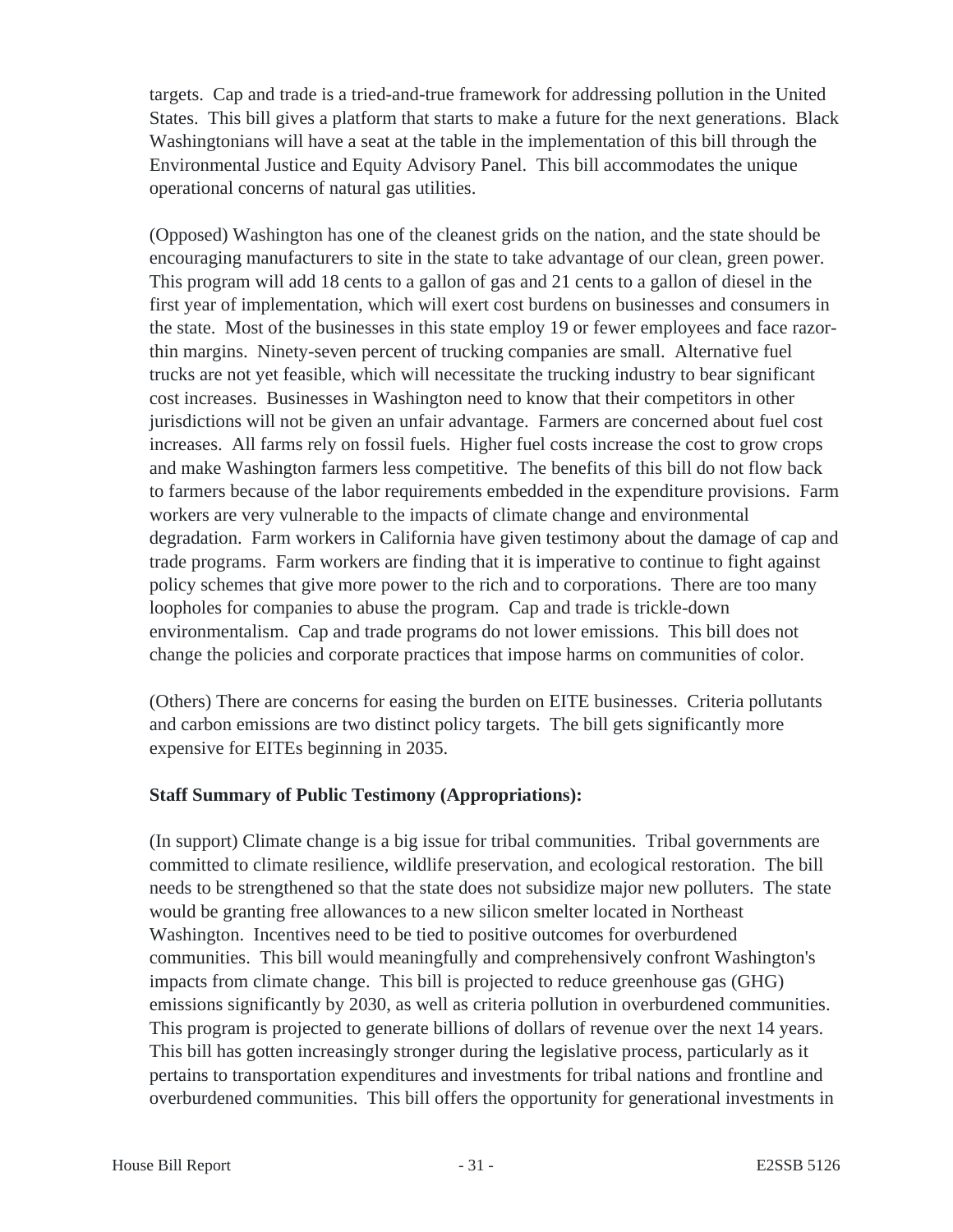our communities, our environment, and our people. The bill builds on a history of success with other environmental issues in the United States, similar to how acid rain and other types of pollution were dealt with. This bill is inseparable from the transportation funding package. Aligning with similar programs in other jurisdictions is efficient. The bill would create family wage jobs.

(Opposed) This bill would increase gas prices. All farms rely on fossil fuels, and higher fuel costs increase the cost of growing crops. Increased gas prices would put price pressure on products from small and medium-sized businesses. Cap and trade is a harmful policy made worse in this specific bill. Washington should not join California's failures. Washington's bill is only going to cover one-fourth of the state's emitters. It is impossible for this bill to meet the state's GHG emissions reductions goals. There remains a considerable amount of work to be done on this bill. One missing element in the bill is stronger preemption language. The amendment made in the Environment and Energy Committee created uncertainty around the treatment of electricity marketed by the Bonneville Power Administration. Due to the changes made by the Environment and Energy Committee, emissions-intensive, trade-exposed (EITE) facilities are no longer optimistic that they can comply with the requirements of this bill. This bill should continue to be focused on GHG emissions. This bill will cause GHG leakage to higher-emitting jurisdictions and places rural, union jobs at risk. There are concerns about the treatment of EITE facilities after 2035. Cap and trade systems allow carbon emitters to continue emitting whenever it is expedient for them, and the state Environmental Health Disparities Map shows that it occurs overwhelmingly in overburdened communities. The bill's definition of allowable transportation expenditures is too narrow. When cap and trade is too complex, as in Europe, the policy cannot achieve its goals. The bill ignores the will of the people, as similar policies have already been rejected by voters. Propane is not a GHG and should not be regulated under this bill.

(Other) The Cap and Invest Program must be appropriately harmonized with the Clean Energy Transformation Act (CETA). Washington is likely to be a net taker of credits, which means the fiscal note could be significantly underestimating the economic impacts of this bill. There is potential double regulation between this program and the requirements of the CETA. A greater percentage of auction proceeds should go to benefit low-income individuals.

**Persons Testifying (Environment & Energy):** (In support) Vlad Gutman-Britten, Climate Solutions; David Mendoza, The Nature Conservancy; Clifford Traisman, Washington Environmental Council and Washington Conservation Voters; Isaac Kastama, Washington Business Alliance and Low Carbon Prosperity Institute; Becky Kelley, Office of the Governor; Paula Sardinas, Washington Build Back Black Alliance; Leonard Forsman, Suquamish Tribe and Affiliated Tribes of Northwest Indians; Ron Allen, Jamestown S'klallam Tribe; Curt Holmes, Kalispel; Fawn Sharp, Quinau; Bob DeLosAngeles, Snoqualmie Tribe; Glen Gobin, Tulalip Tribes; Jeremy Takala, Yakama Nation; Devon Connor-Green, The Washington Black Lives Matter Alliance; Stu Clark, Department of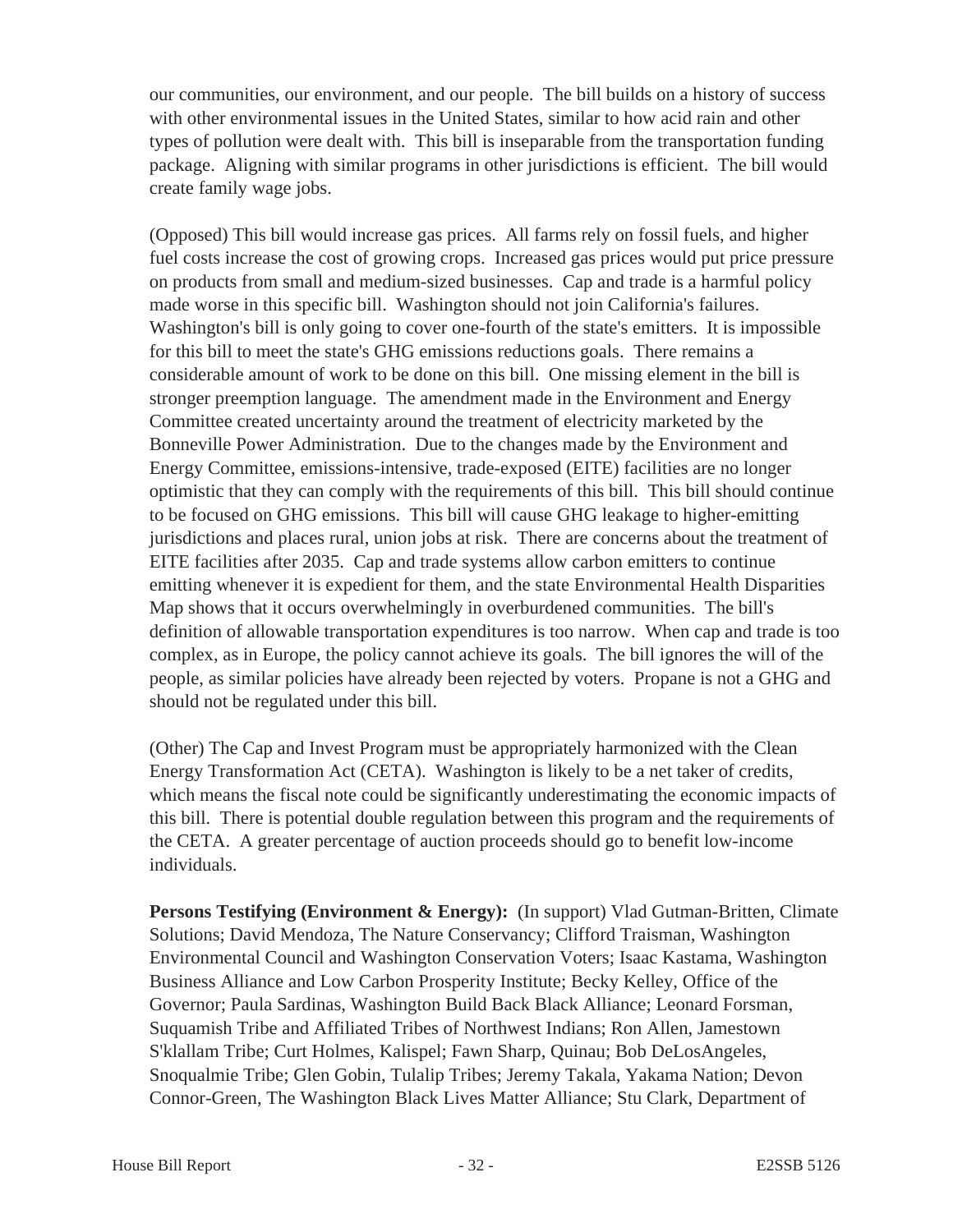Ecology; Rad Cunningham, Department of Health; Katelyn Roedner Sutter, Environmental Defense Fund; Dan Kirschner, Northwest Gas Association; and Jeff Gombosky, Renewable Northwest.

(Opposed) Jeanne Poirier; Craig Smith, Food Northwest; Laurie Layne; Val Mullen; Katherine Woolverton, 350 Seattle; Grace Hope, 350 Washington; Yolanda Matthews, Puget Sound Sage; Peter Godlewski, Association of Washington Business; Rosalinda Guillen, Community to Community; Jill Mangaliman, Got Green; Tom Davis, Washington Farm Bureau; Andy Juris, Washington Association of Wheat Growers; and Jeff DeVere, Washington Trucking Associations.

(Other) Todd Myers, Washington Policy Center; Jessica Spiegel, Western States Petroleum Association; and Brandon Houskeeper, Alliance of Western Energy Consumers.

**Persons Testifying (Appropriations):** (In support) Martin Gibbins, League of Women Voters of Washington; David Mendoza, The Nature Conservancy; Clifford Traisman, Washington Conservation Voters and Washington Environmental Council; Vlad Gutman, Climate Solutions; Ron Allen, Jamestown S'Klallam Tribe; Jeremy Takala, Yakama Nation; Curt Holmes, Kalispel Tribe of Indians; Gerry O'Keefe, Washington Public Ports Association; Fawn Sharp, Quinault Indian Nation and National Congress of American Indians; Kris Peters, Squaxin Island Tribe; Isaac Kastama, Washington Business Alliance and Low Carbon Prosperity Institute; Ryan Miller, Tulalip Tribes; Sandra Toussaint, American Federation of State, County and Municipal Employees-Council 28 and Washington Federation of State Employees; Becky Kelley, Office of the Governor; Janet Kelly, Puget Sound Energy; Matthew Hepner, International Brotherhood of Electrical Workers and Certified Electrical Workers of Washington; and Devon Connor-Green, The Washington Black Lives Matter Alliance.

(Opposed) Joshua Rubenstein; Peter Godlewski, Association of Washington Business; Nicolas Garcia, Washington Public Utility Districts Association; Laura McAnany, Ash Grove Cement Company; Patrick Jablonski, Nucor Steel; Chris McCabe, Northwest Pulp & Paper Association; Brandon Houskeeper, Alliance of Western Energy Consumers; Edgar Scott, Kaiser Aluminum; Dan Wilson, United Steelworkers; Jerry VanderWood, Associated General Contractors of Washington; Mark Riker, Washington State Building and Construction Trades Council; Billy Wallace, Washington and Northern Idaho District Council of Laborers; Katherine Woolverton, 350 Seattle; Jill Mangaliman, Got Green; Kent Lopez, Washington Rural Electric Cooperative Association; Jeff Pack, Washington Citizens Against Unfair Taxes; Greg Pallesen, Association of Western Pulp and Paper Workers Union; Tim Eyman, PermanentOffense.com; Mel Sorensen, Pacific Propane Gas Association; Ed Hawthorne, City of Enumclaw; and Tom Davis, Washington Farm Bureau.

(Other) Logan Bahr, Tacoma Public Utilities; John Rothlin, Avista; Todd Myers, Washington Policy Center; Jessica Spiegel, Western States Petroleum Association; Tashiana Wangler, Public Generating Pool; Kathleen Collins, PacifiCorp; and Jeff DeLuca, Washington State Community Action Partnership.